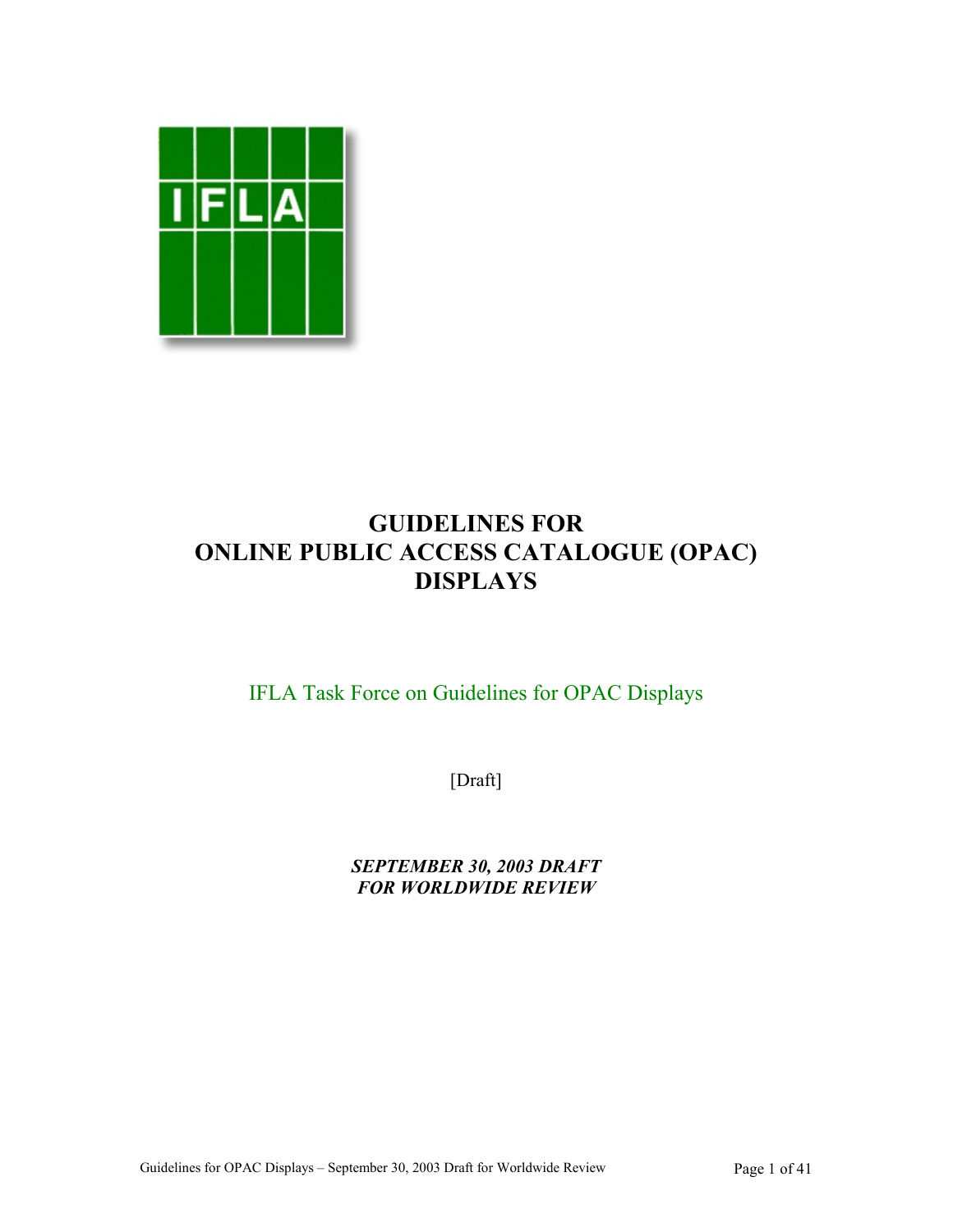#### TASK FORCE ON GUIDELINES FOR OPAC DISPLAYS

#### Members

Françoise Bourdon Bibliothèque nationale de France Paris, France

Kerstin Dahl Lund University Library Lund, Sweden

Zlata Dimec National and University Library Ljubljana, Slovenia

Assumpció Estivill Facultat de Biblioteconomia I Documentació Universitat de Barcelona Barcelona, Spain

Friedrich Geisselmann Universitätsbibliothek Regensburg Regensburg, Germany

Lynne C. Howarth (Chair 2001- ) Faculty of Information Studies University of Toronto Toronto, Canada

Maria Inês Lopes Fundação Calouste Gulbenkian Biblioteca Geral de Arte Lisbon, Portugal

Mona Madsen The Royal School of Library and Information Science Copenhagen, Denmark

Dorothy McGarry (Chair 1997-2001) University of California, Los Angeles Los Angeles, USA

Eeva Murtomaa Helsinki University Library/National Bibliography Helsinki, Finland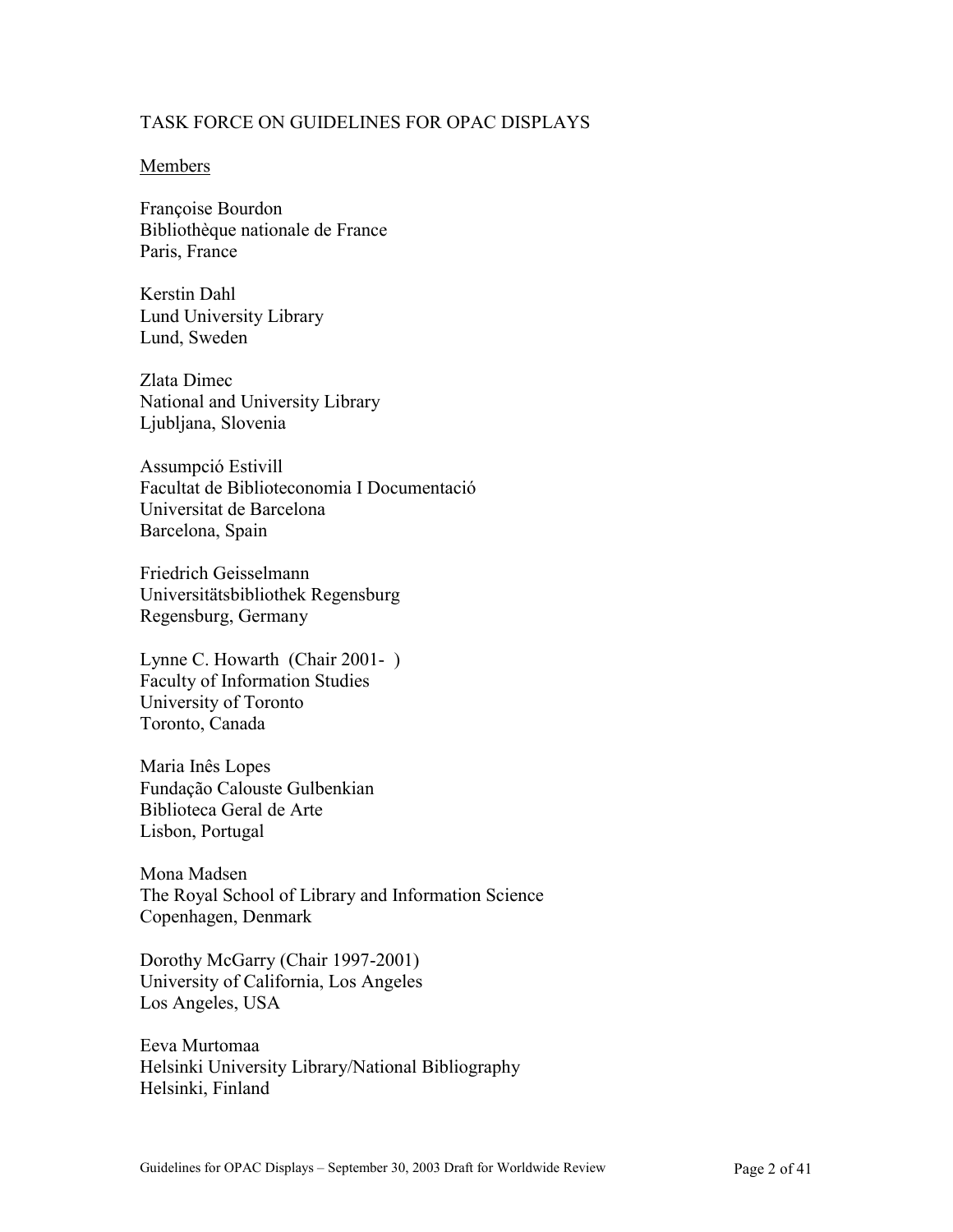Charlotte Pedersen (2000-) Danish National Library Authority Copenhagen, Denmark

Gerhard Riesthuis (1999-2000) University of Amsterdam Amsterdam, Netherlands

Maria Witt Mediathèque de la Cité des Sciences Paris, France

Maja Žumer National and University Library Ljubljana, Slovenia

Commentators:

Round Table on User Education Martin Kesselman Rutgers University Library Media Services Piscataway, USA

Section on Document Delivery and Interlending and Discussion Group on Reference Work Annsofie Oscarsson Umea University Library Umea, Sweden

Section of Libraries for Children and Young Adults Rita Schmitt Deutsches Bibliothekinstitut Berlin, Germany

Section of Libraries for the Blind (2000- ) Paivi Voutilainen Finnish Library for the Visually Impaired Helsinki, Finland

Section for Libraries Serving Disadvantaged Persons Nancy Mary Panella Bolling Memorial Medical Library St. Luke's Roosevelt Hospital Center New York, USA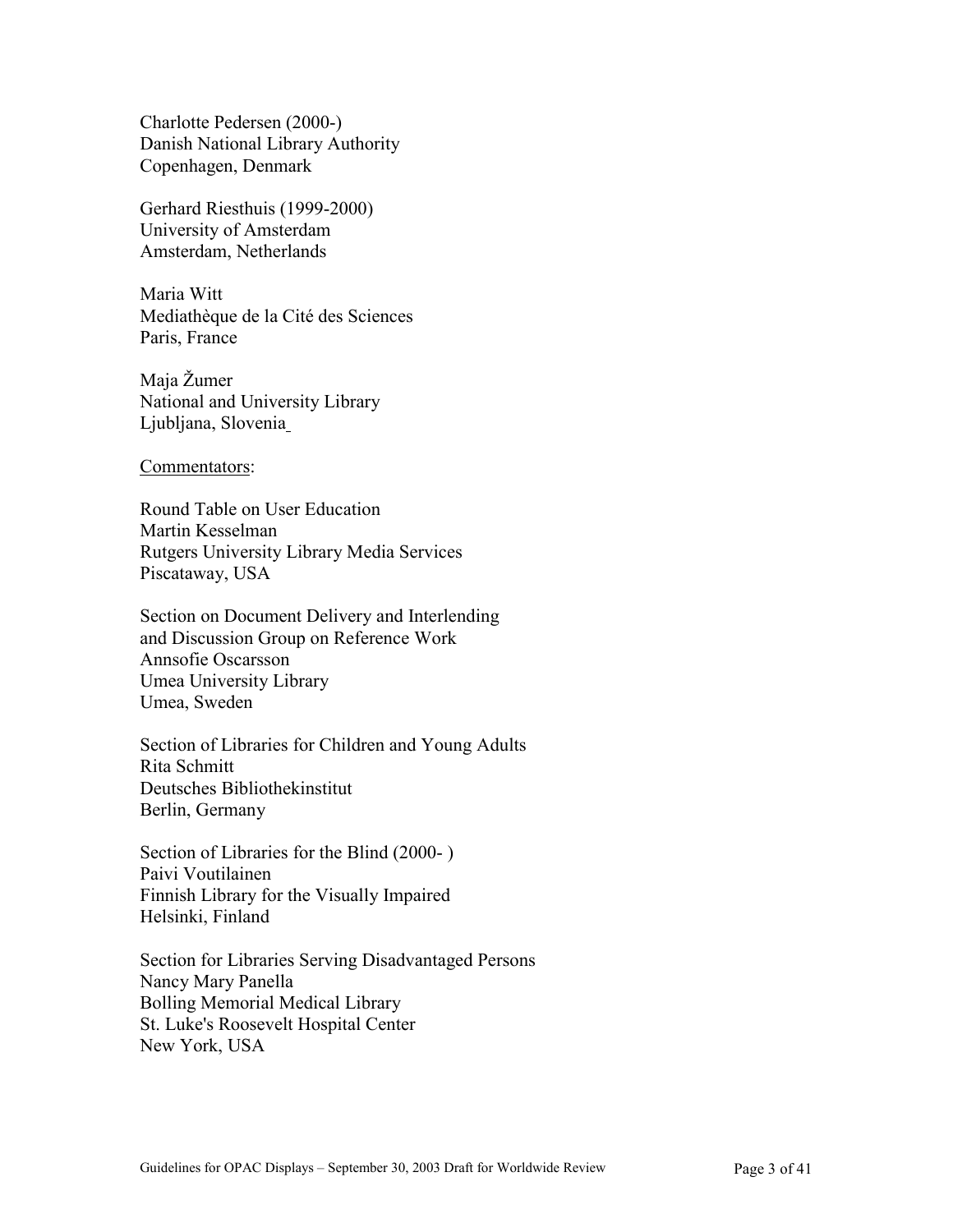Section on Serial Publications and Round Table on Newspapers Hartmut Walravens Staatsbibliothek zu Berlin Berlin, Germany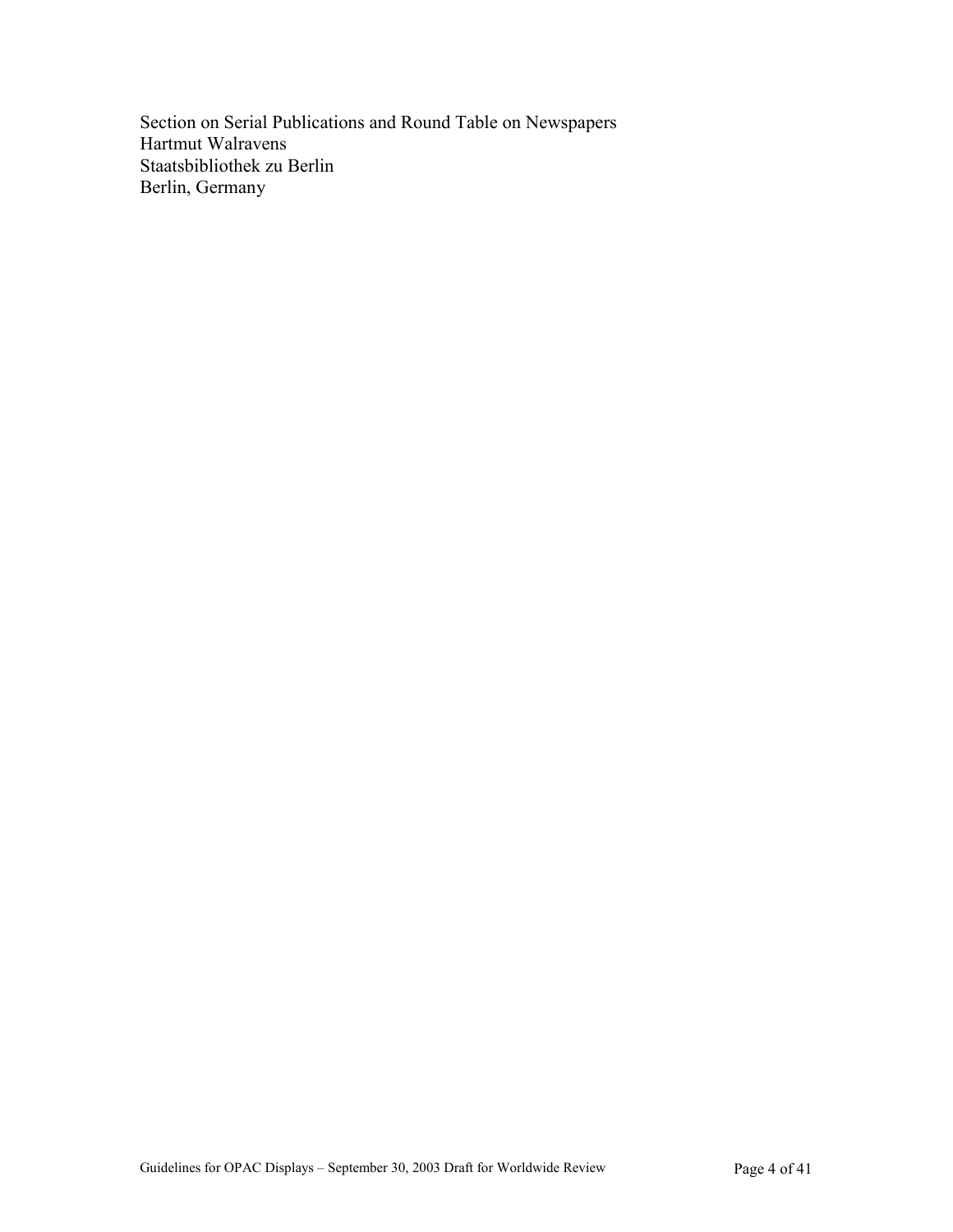## *CONTENTS*

## **INTRODUCTION**

**Background** 

**Audience** 

**History of the Project**

**Scope of the Guidelines** 

**Organization of the Guidelines**

**Functions of the catalogue**

**General Comments on the Guidelines**

**PRINCIPLES**

#### **RECOMMENDATIONS**

**EXAMPLES**

**APPENDIX 1**

**GLOSSARY**

<span id="page-4-0"></span> $\overline{a}$ 

**BIBLIOGRAPHY**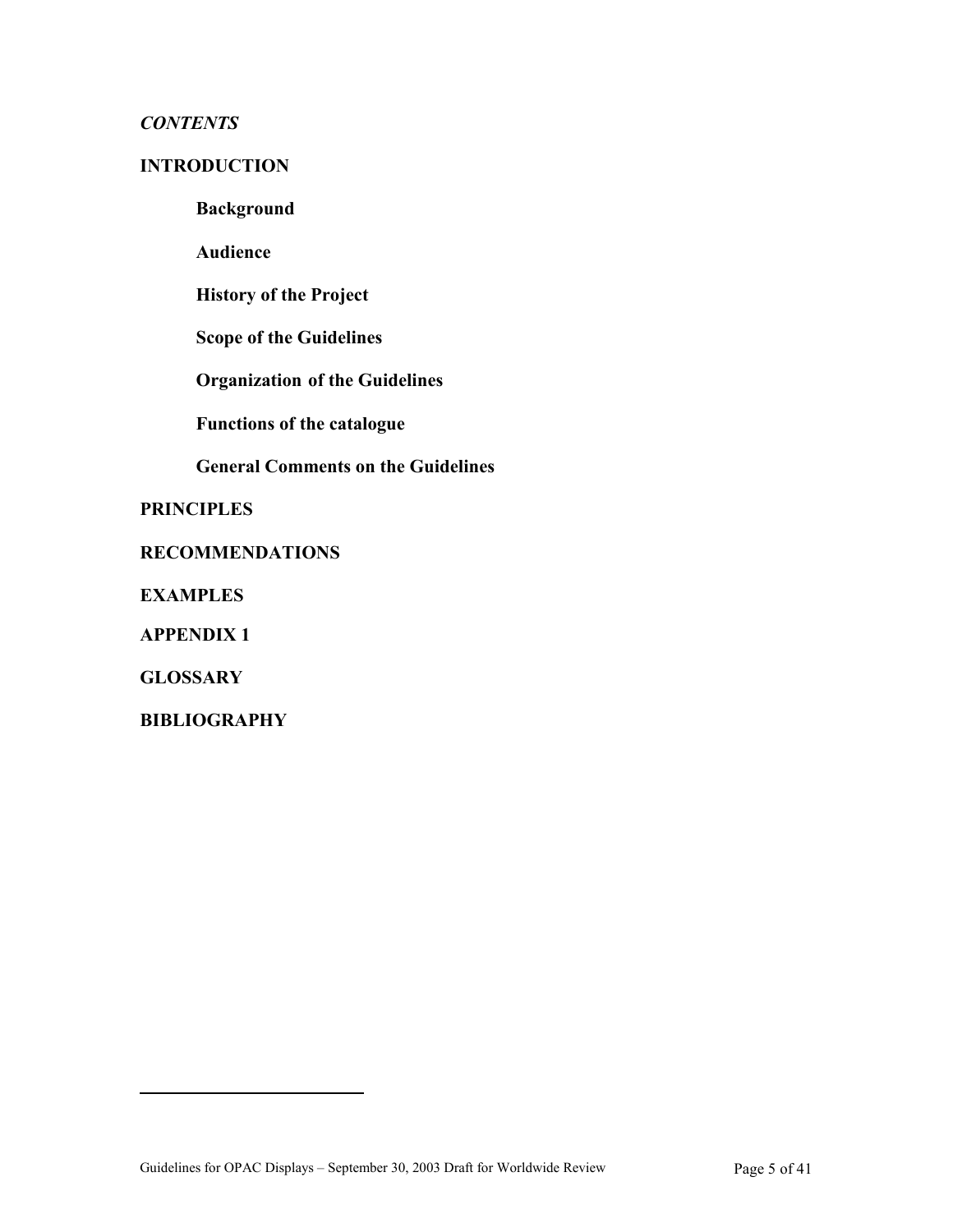## **INTRODUCTION**

#### **Background**

Existing Online Public Access Catalogues (OPACs) demonstrate differences in the range and complexity of their functional features, terminology, and help facilities. While many libraries already have OPACs, there is a need to bring together, in the form of guidelines or recommendations, a corpus of good practice to assist libraries in designing or redesigning the displays for their OPACs, taking into consideration the needs of users.

#### **Audience**

The history of OPACs has been one of movement from centralized systems, designed and controlled by system designers and programmers, to more and more distributed and customizable systems. There are still a number of areas in which systems can be improved in terms of displays. The audience for these guidelines is librarians charged with customizing OPAC software and vendors and producers of this software.

The guidelines are mainly designed for general libraries containing works in the humanities, the social sciences, and the pure and applied sciences. The guidelines are not necessarily designed to serve the needs of highly specialized libraries. Since *OPAC* means *online public access catalogue*, recommendations are focused on displays for the public, not on displays to support specialized library tasks such as serials check-in, acquisitions, etc. However, all of the displays recommended in these guidelines should be made available to library staff as well; they should not be regarded as useful to the public alone.

#### **History of the Project**

The Task Force on Guidelines for OPAC Displays was formed by the Division of Bibliographic Control in 1997 at the conference of the International Federation of Library Associations and Institutions (IFLA) in Copenhagen, Denmark. The Section on Cataloguing is the lead section, with members of the Task Force drawn from the Section on Bibliography, the Section on Cataloguing, and the Section on Classification and Indexing of the Division of Bibliographic Control, and from the Section on Information Technology. Commentators from a number of other Sections and Round Tables were invited to participate.

In November of 1998, a draft of the guidelines was sent out for worldwide review, and much consideration was given to the comments received in finalizing the guidelines. Substantial revisions followed the 1998 worldwide review, necessitating a subsequent request for international comment in the Fall of 2003. With this current draft emanating from the IFLA 2003 meeting in Berlin, the Task Group has also ensured that the principles and recommendations articulated in this final set of guidelines both acknowledge and accommodate current developments in the design of OPAC systems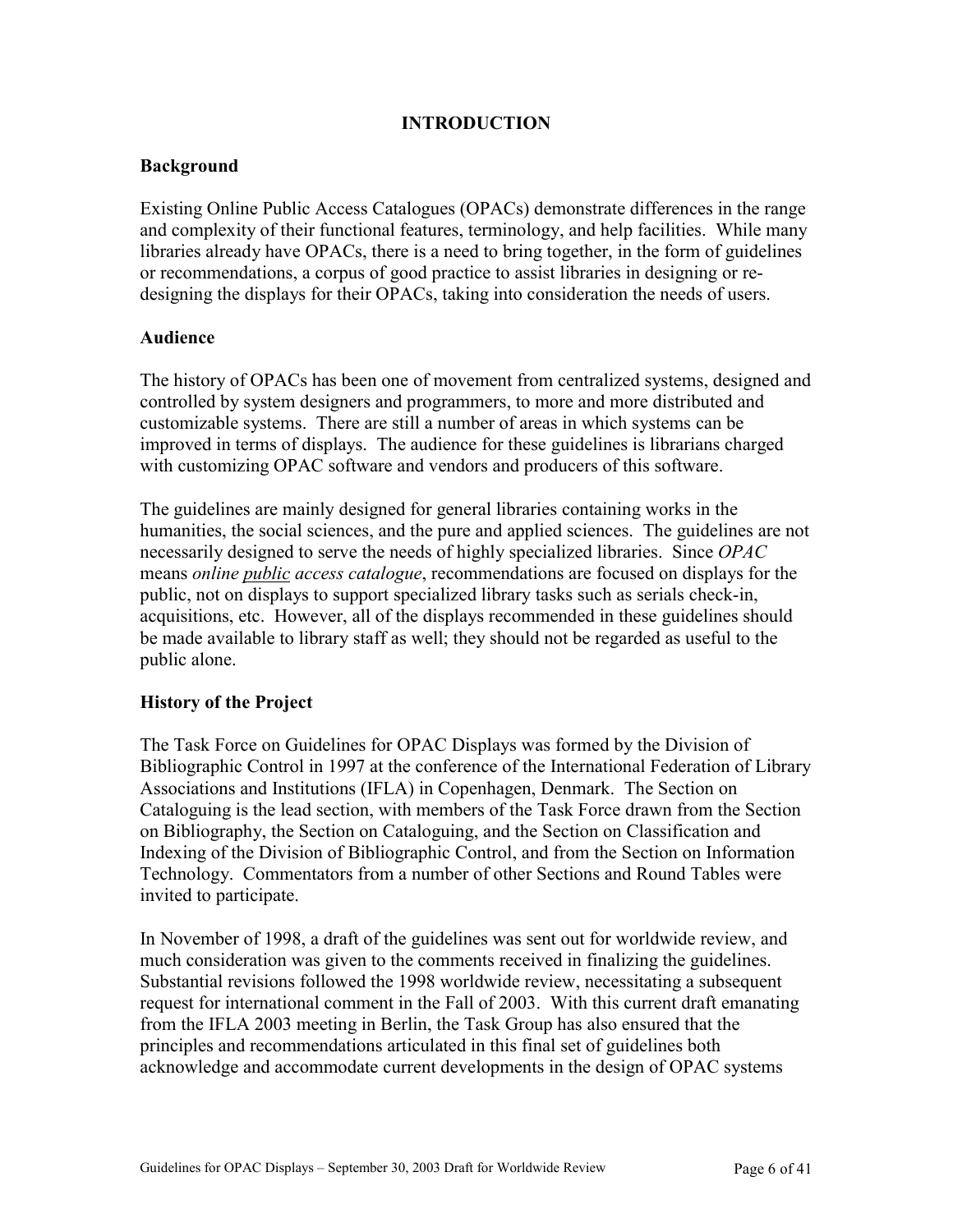and displays that are compliant with the *Functional Requirements for Bibliographic Records* (FRBR) (Saur 1998).

#### **Scope of the Guidelines**

The guidelines are intended to apply to any type of catalogue, independently of the kind of interface and technology used (character or graphical user interfaces (GUIs), including web-based ones). The guidelines refrain from making concrete suggestions for using colour, icons, buttons, pull-down menus, and the like.

The focus of the guidelines is on the display of cataloguing information (as opposed to circulation, serials check-in, fund accounting, acquisitions, or bindery information). However, some general statements are made concerning the value of displaying to users information that is drawn from these other types of records. The guidelines do not attempt to cover HELP screens, searching commands, or command names and functions. Thus, the guidelines do not directly address the difference between menu-mode access and command-mode access.

The intent is to provide guidelines for a set of recommended minimum requirements for displays that catalogues should present, regardless of any other options that may be offered to the users. It is not the intent to restrict the creativity of system designers who want to build in further options beyond the minimum requirements to offer to advanced users, advanced users being those people who are willing to put some time into learning how to use the system in more sophisticated and complex ways. The goal for the displays recommended is ease of use, and providing users with information that will assist them in understanding the contents of the catalogue. An added benefit for such displays, if they are widely implemented, is that they could allow a user to transfer catalogue use skills acquired in one library to many other libraries. Now that so many library catalogues are available over the World Wide Web, this benefit is particularly attractive.

The Task Force is aware that many existing systems and/or catalogues are not capable of following all of the recommendations in this document. At the present time, for example, OPAC displays that accommodate the Work, Expression, and Manifestation hierarchies of the Functional Requirements for Bibliographic Records (FRBR) are in early release or under development. Nonetheless, we feel that the guidelines should be somewhat visionary, and should attempt to point out many areas in which there is room for significant improvement in existing OPACs. We hope that existing systems will attempt to work toward the implementation of the guidelines as they develop new versions of their software in the future.

Some examples are provided using information from the MARC 21 and UNIMARC formats in order to clarify the fields from which the content of the display may be extracted. We recognize that not all catalogues use MARC format records, and these Guidelines can apply to those also.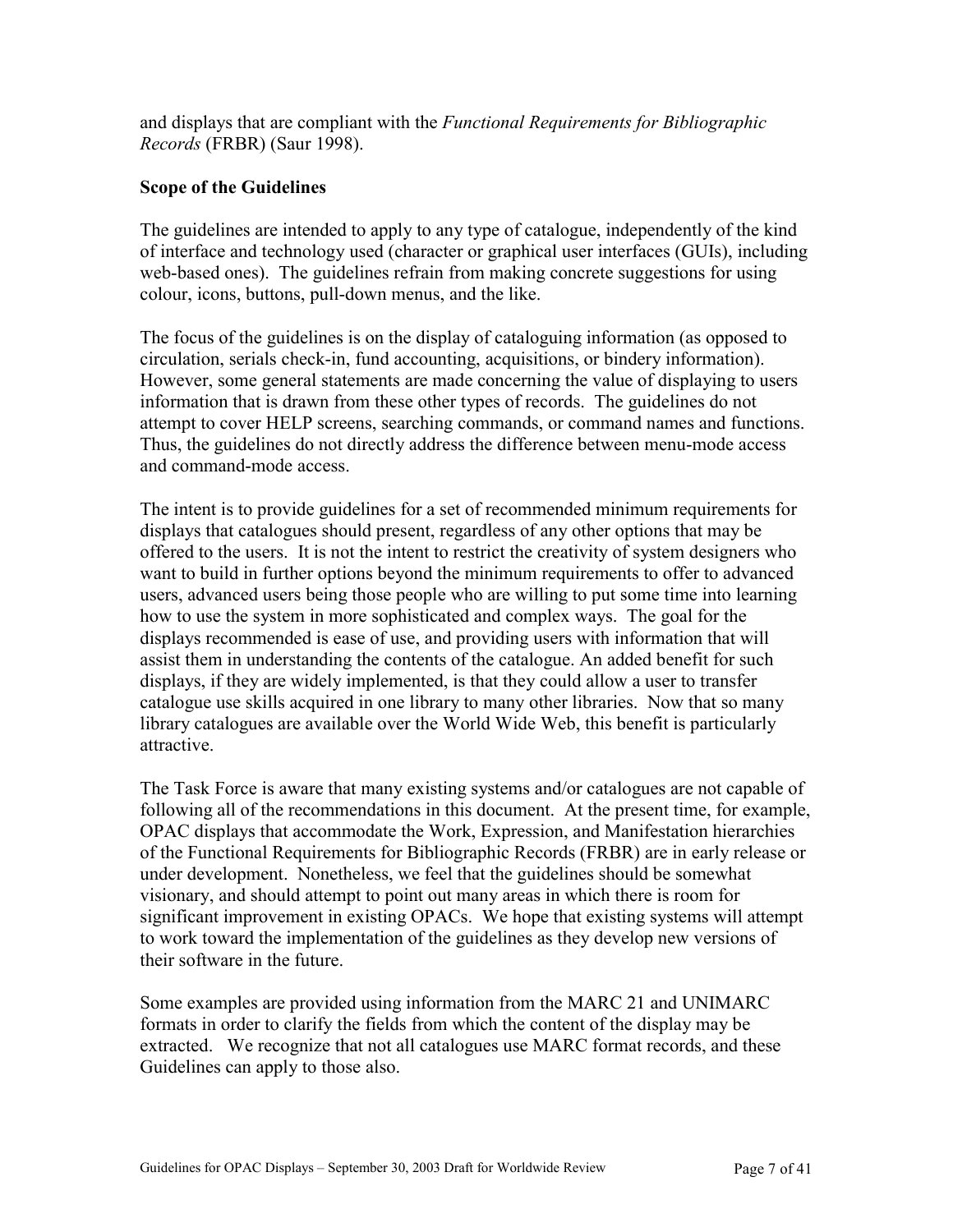The content and structure of the records available for use in OPAC displays is determined by current cataloguing rules. The identification of the various types of data and records available is determined by the MARC formats. We take current cataloguing rules and current MARC formats as a given in this document, and try to suggest better ways to make use of existing records in OPAC displays. We do not try to suggest ways that actual changes in cataloguing rules might help to improve OPAC displays, although we recognize that some potential solutions to OPAC display problems lie in changes in cataloguing rules.

## **Organization of the Guidelines**

The guidelines are divided into principles and recommendations. The principles are general statements of the goals of the guidelines and are intended to provide a context and a rationale for the recommendations. The recommendations are a detailed expansion for actual practice. In a sense, one could say that the principles address the *why* and the recommendations address the *how*. Wherever appropriate, examples are provided to illustrate a particular recommendation. Examples are given in a generic non-proprietary display format, and are not intended to endorse any particular system or to represent a specific library or other institution.

Even though these guidelines do not address searching directly, we advise that searching decisions be made in conjunction with display decisions and vice versa. The situation in which a piece of data that has been made searchable does not appear in any of the resultant displays should be avoided.

## **Functions of the Catalogue**

OPAC displays must be designed to serve the functions of the catalogue, and, ultimately, to address the information needs of library users. First articulated formally by Charles Ammi Cutter in 1876, the objectives of catalogues have remained constant, even while the means of achieving them have changed with the evolution from book, to card, to online catalogues. Cutter's "objects" were largely adopted as the functional framework informing the set of cataloguing principles – the "Paris Principles" – that emerged from the International Conference on Cataloguing Principles in Paris in 1961. These early foundations defining the functions of the catalogue have been articulated more recently and broadly in the Functional Requirements for Bibliographic Records (FRBR). Serving as a conceptual model for the content and logical arrangement of constituent components or elements of the catalogue record, the FRBR gives as the four functions for the OPAC:

*Find*: to find entities that correspond to the user's stated search criteria (i.e., to locate either a single entity or a set of entities in a file or database as the result of a search using an attribute or relationship of the entity, e.g., in the context of a search for all documents on a given subject, or a search for a recording issued under a particular title);

*Identify*: to identify an entity (i.e., to confirm that the entity described corresponds to the entity sought, or to distinguish between two or more entities with similar characteristics,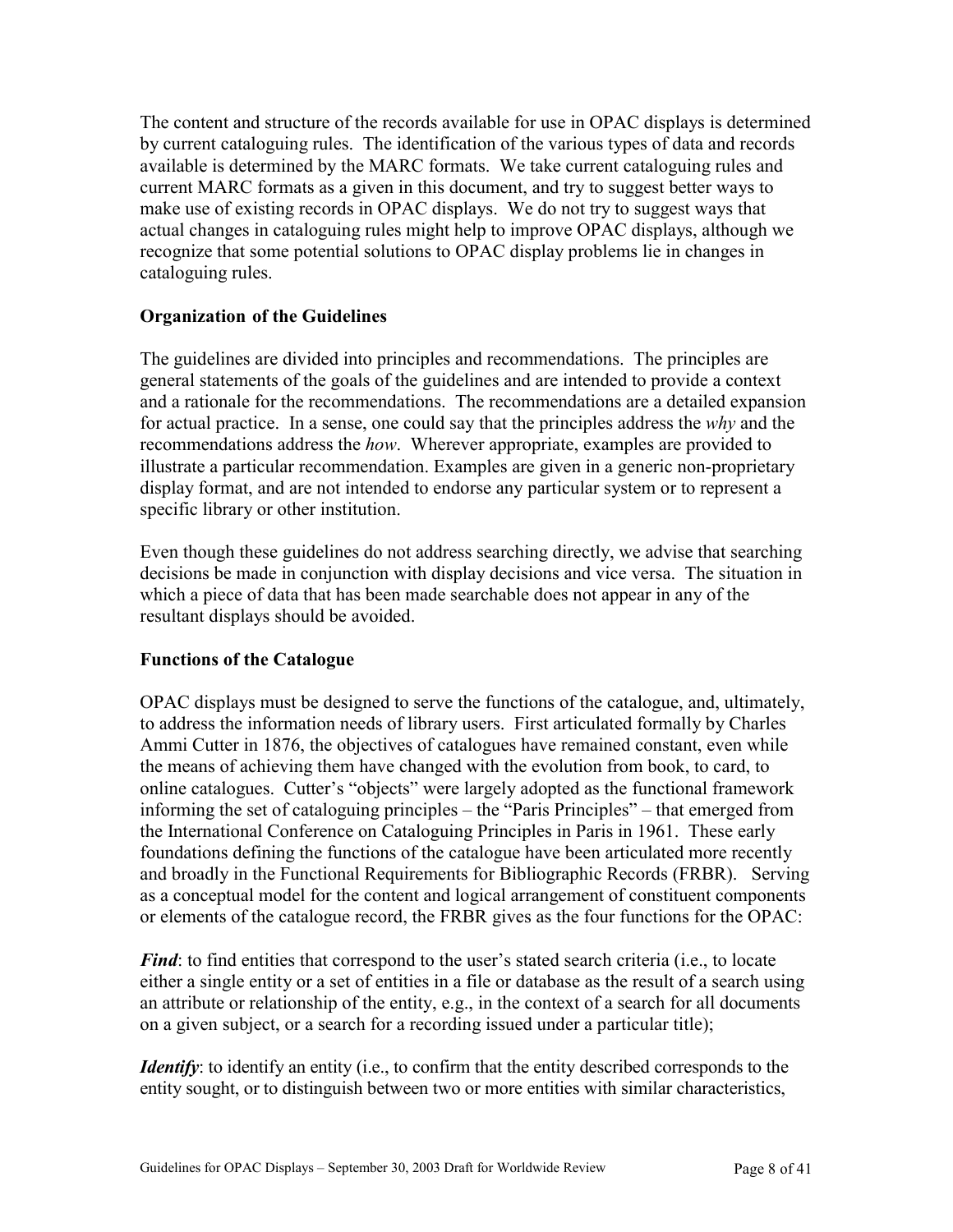e.g., to confirm that the document described in a record corresponds to the document sought by the user, or to distinguish between two texts or recordings that have the same title);

**Select**: to select an entity that is appropriate to the user's needs (i.e., to choose an entity that meets the user's requirements with respect to content, physical format, etc., or to reject an entity as being inappropriate to the user's needs, e.g., to select a text in a language that the user understands, or to choose a version of a computer program that is compatible with the hardware and operating system available to the user);

*Obtain*: to acquire or obtain access to the entity described (i.e., to acquire an entity through purchase, loan, etc., or to access an entity electronically through an online connection to a remote computer, e.g., to place a purchase order for a publication, to submit a request for the loan of a copy of a book in a library's collection, or to access online an electronic document on a remote computer).

Table 6.1 of the *Functional Requirements for Bibliographic Records* (1998) provides a matrix mapping to each of the four functions or generic user tasks, described above, the attributes and relationships associated with each of the four primary entities of Work, Expression, Manifestation, and Item. This matrix also serves as the framework for recommendations regarding the content of records created by national bibliographic agencies. Tables 7.1 through 7.9 specify the data requirements for supporting basic user tasks and, like Table 6.1, can be useful in informing the content and arrangement of bibliographic records, and in designing FRBR-compliant OPAC displays.

While beyond the scope of these guidelines, the OPAC should function as a gateway to a variety of sources and destinations, regardless of their type or location. Consequently, the OPAC should support a navigation function, giving access, not only to information about or in the library, but also to other library catalogues, databases of special information, databases of journal articles, electronic resources, etc.

#### **General comments on the guidelines**

Different kinds of information needs should be fulfilled from the OPAC; therefore, different kinds of display should be available. Depending on the search situation and the context of the user's information need, the OPAC should offer the opportunity to search and sort the data on/from different criteria.

The fields of the record and the method of indexing have an impact on the searching possibilities.

Despite the fact that searching the OPAC is not the subject of this document, we must and do acknowledge that the displays are not independent of the search statement from which they result. Therefore we have to be aware of different types of searching which result in different displays.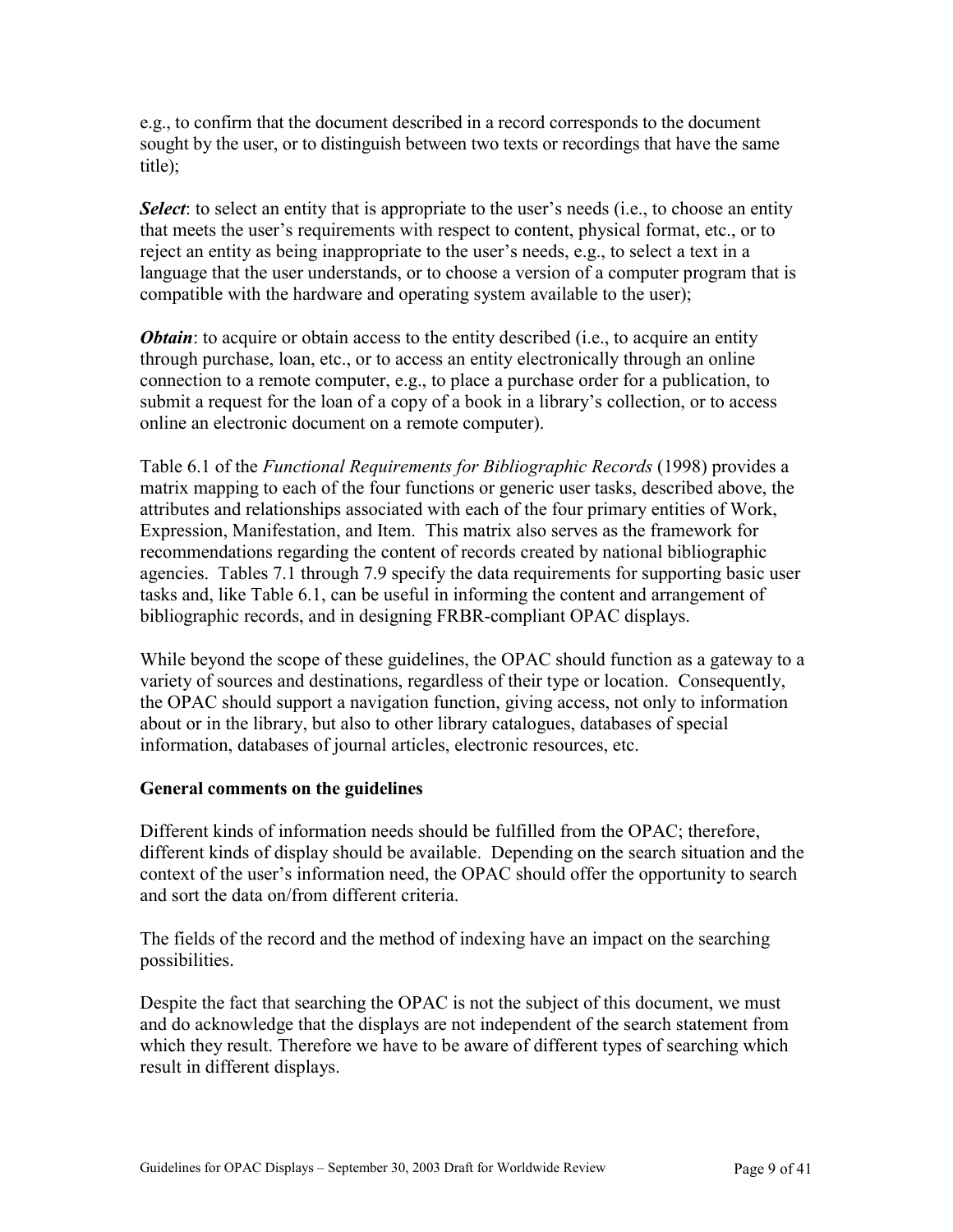The types of searching we distinguish include:

- 1. Within-whole-record-searching (i.e., in fields with authority control as well as in those without). Keyword searching is an example of this type of searching;
- 2. Specific-field-searching in a field with authority control. Examples are searching with the name of an author or a subject heading;
- 3. Specific-field-searching in a field without authority control. Examples are searching in titles or with years of publications;
- 4. Combinations of the types mentioned, above, or in more than one field at the same time. Examples are searching with authors' names plus titles words, or titles plus language.

Both types of specific-field-searching can further be divided in one-word searches or phrase-searches (a string of words, e.g. 'House on the prairie', 'James Joyce' or 'Joyce, James').

Searching and browsing can be done in bibliographic records, in authority records of different kinds, or in indexes. Therefore the results can be:

- 1. One or more bibliographic records;
- 2. One or more authority records;
- 3. A list from the index.

As an ideal*,* OPACs should be capable of summarizing, sorting, and displaying large retrievals of headings and records as well as small ones quickly and efficiently.

To facilitate searching the OPAC, authority records should be provided, where one form of heading is necessary throughout the catalogue or where additional information (e.g., see-and see-also-references, biographical information, classification numbers) has to be provided. Authority records are necessary e.g., for names of persons, names of corporate bodies, titles of works, genre terms, subject headings (thesauri) and classifications. Where authority records exist, indexes must be built, e.g., for fields where different spellings or forms are allowed, e.g., for titles or genre terms.

#### **PRINCIPLES**

The following section details recommendations concerning OPAC displays. Each of the numbered recommendations is expressed within the context of a guiding principle. This ensures that display guidelines are grounded within a framework that acknowledges:

- (A) the overriding primacy of users needs;
- (B) the importance of the content and arrangement of records to finding, identifying, selecting, and obtaining items;
- (C) the requirement to follow accepted international standards for information content and structure.

## **A. USER PRINCIPLE**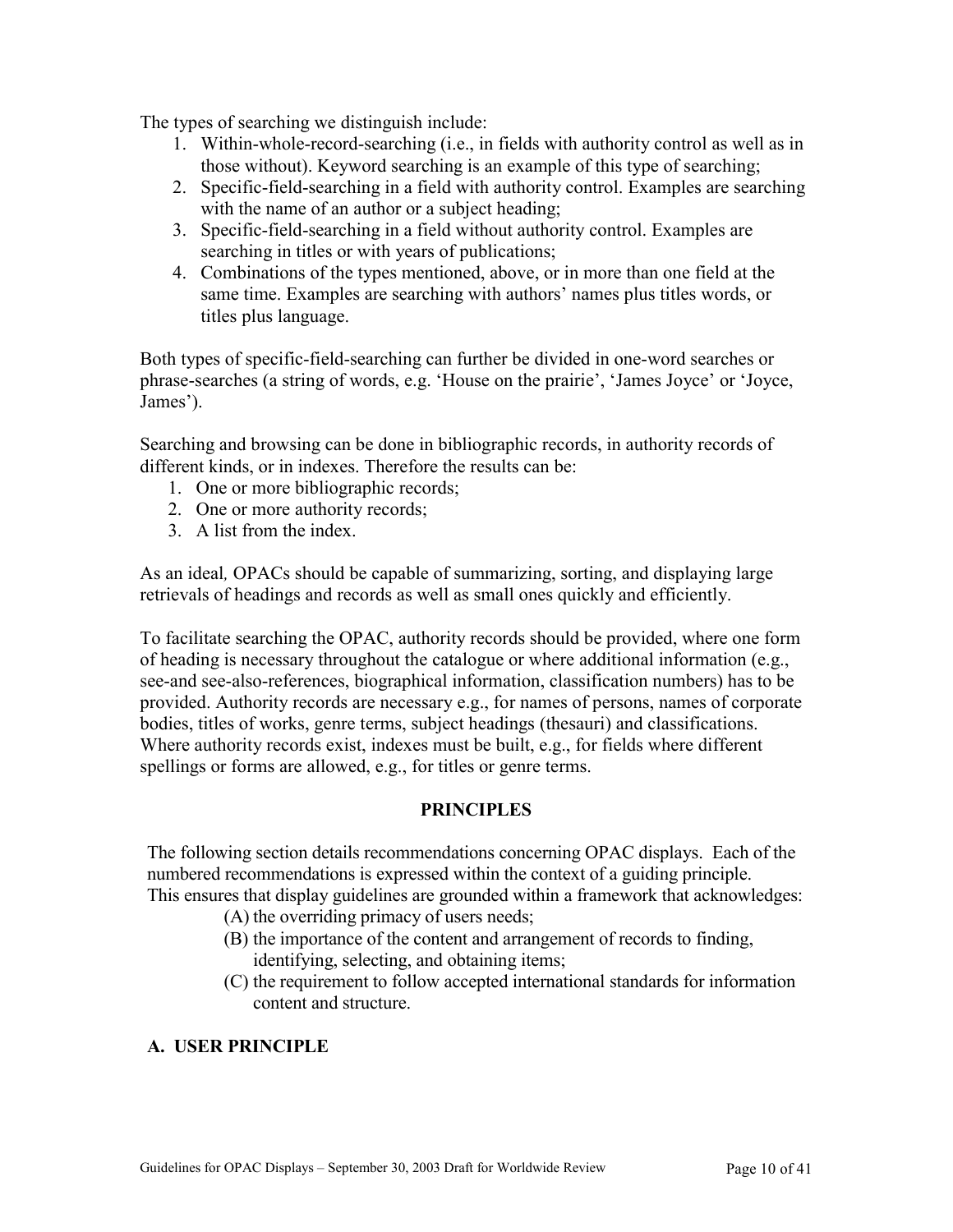The needs of users should be considered in the design of OPAC displays. Implied by this principle is that the design of displays should be guided by:

- 1. General guidelines for good practice in display design and criteria for effective screen displays as these relate to legibility, clarity, understandability, and navigability;
- 2. The objectives of the catalogue, insofar as these represent a codification of user needs;
- 3. The language of catalogue users so that they can find what they want using the words, or other means of communication with which they are familiar;
- 4. The unique and different needs of individual users, including those with particular or special requirements.

## **B. CONTENT AND ARRANGEMENT PRINCIPLE**

The content and arrangement of records in an OPAC should be responsive to the needs of users to find appropriate information, to be informed adequately about items in the library's collection, and to be directed in the effective use and navigation of the OPAC. Deriving from this principle, OPAC content and arrangement will:

- 5. Display what is asked for and needed for further action;
- 6. Display records in a meaningful, rather than a random order when several records are retrieved;
- 7. Support navigation from the displayed information to related information.

## **C. STANDARDIZATION PRINCIPLE**

8. National and international standards and generally accepted recommendations affecting OPAC displays should be followed.

## **RECOMMENDATIONS**

#### **A. USER NEEDS**

**1** *The design of displays should be guided by general guidelines for good practice in display design and criteria for effective screen displays as these relate to legibility, clarity, understandability and navigability*

#### **1.1 Make the screen displays consistent**

Make the screen displays consistent in wording, data format, layout, fonts, and colour.

#### **1.2 Make clear to the user how the display was reached (***see Example 1***)**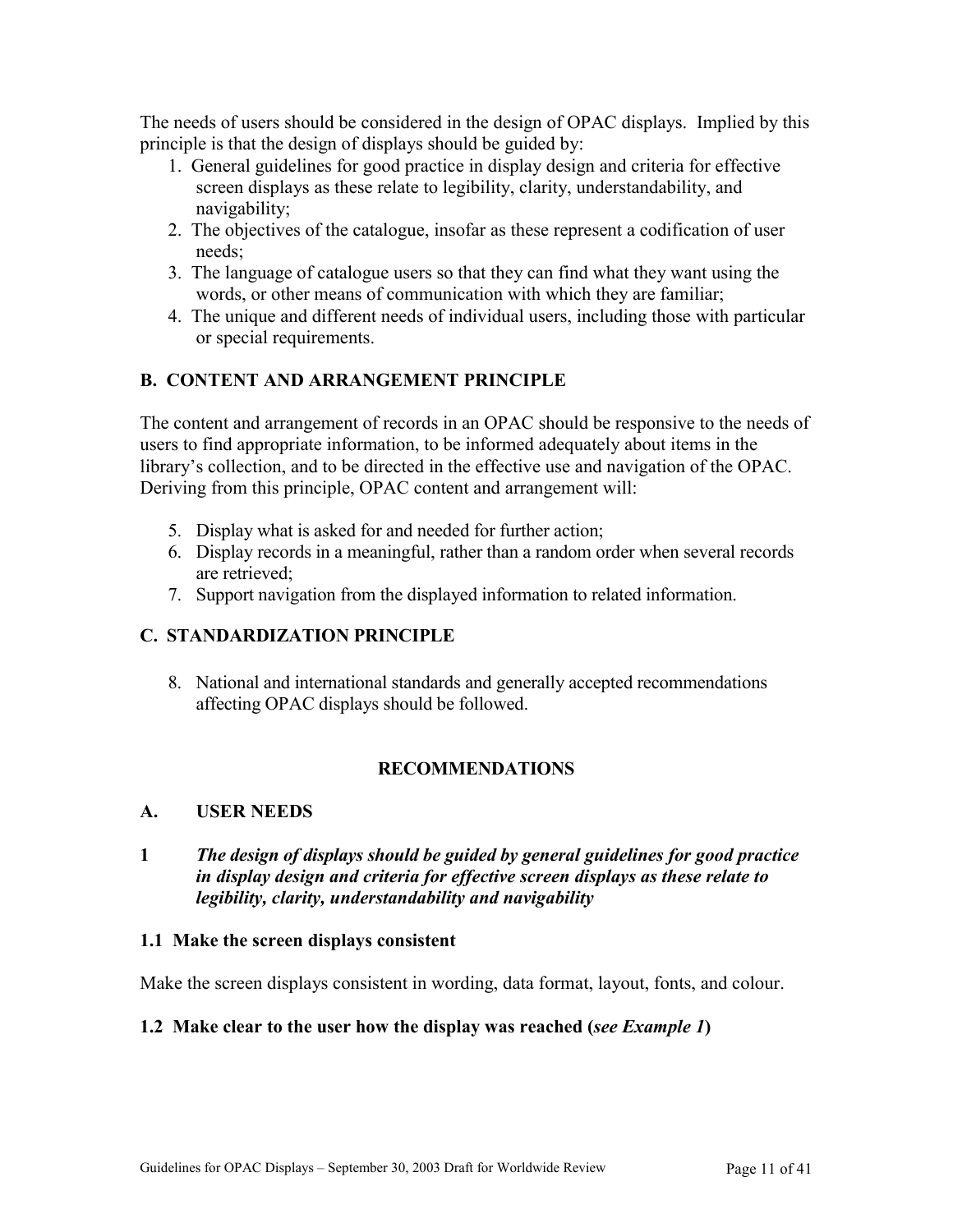Make clear to the user in every display in an OPAC why and how the current display was reached, how to retrace one's steps, the options for subsequent actions or displays, and how to exit at any time.

Show in context and emphasize the search terms sought in the resultant displays, e.g., by highlighting.

# **1.3 Make clear to the user what is being displayed (***see Example 1***)**

Show in every display the name of the catalogue and the owning library or other organization.

Use graphic features, such as fonts, upper and lower case, colour, icons, etc., in a meaningful way. The symbols used should be standard, if a standard exists, and as intuitive as possible.

Distinguish in displays between the use of the classification number for subject access and the use for shelf location.

# **1.4 Display textual data as entered, and expand coded data, and classification notation if displayed**

Preserve punctuation and display textual data in upper and lower case as set by cataloguers. These may be necessary to avoid ambiguity of meaning, and may be useful in identifying sorting elements.

Examples of coded data that may be expanded include: form of publication (e.g., serial); type of publication (e.g., video); codes for intended audience (e.g., children's literature); level of treatment (e.g., scientific publication); and language (e.g., Russian).

Display a given classification number and its verbal equivalent if possible in the language bgbof the interface.

# **1.5 Provide help facilities**

Provide help screens that are flexible and accommodate different user groups, different user needs, different interfaces, etc. Each help screen should be context sensitive, e.g., provide a specific explanation for the field the user wants to search; provide specific help for zero results; etc. Error messages should be clearly explained with a specific explanation as to how to proceed.

When a graphical user interface is employed, make available a clear and concise textual caption for each symbol (e.g., signs or icons) that represents a command or function available to the user.

# **1.6. Do not assume users are acquainted with library terminology and standards**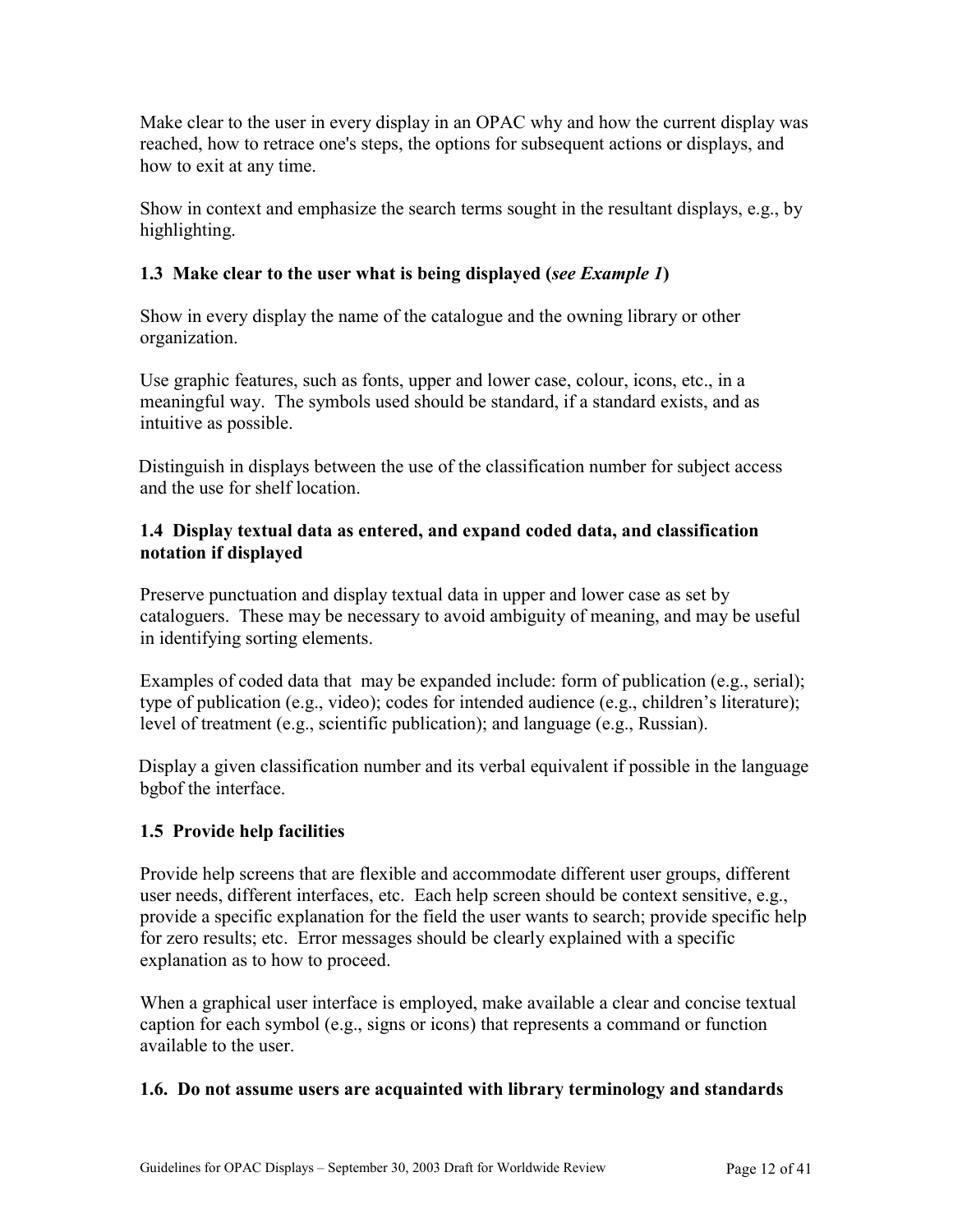Do not assume users are acquainted with library terminology and standards, e.g., in menus, labels, punctuation, arrangement of records, and help screens. Avoid jargon.

## **2** *The design of displays should be guided by the objectives of the catalogue, insofar as these represent a codification of users' needs.*

## **2.1 Enable users to locate and determine the document(s) wanted**

Enable users to find, identify, select, and obtain documents, groups of documents or parts of documents by formulating a query using one attribute (e.g., the title of a work with all of its manifestations, or the name of a person or corporate body with all of his/her/its related works), a combination of attributes (e.g., name and title) or part of an attribute (e.g., words from a title, or a keyword search).

Give the relevant information for access to online resources (e.g., copyright statement, pay-per-view, password).

**3** *The design of displays should be guided by the language of, and means of communication employed by, users so that they can find what they want using the words they know.*

## **3.1. Graphics, help screens, icons, symbols, home pages, or introductory screens of the OPAC should be appropriate to the intended audience.**

All symbols, including icons, signs, labels, etc., should be standard, if possible, as intuitive as possible, and provided with captions, when necessary.

## **3.2. For the interface, use official languages and other languages used in the community served. Provide interfaces in other languages as appropriate.**

Language of the interface refers to menus, labels, help screens, display messages, navigation tools, expansion of codes and classification notations, etc., in contrast to the language of the catalogue which refers to elements provided by the catalogue (e.g., General material designation [gmd], and to the script of the record (original script or transcription).

For the interface, use the official language used in the community served. If there are several official languages, provide interfaces in all official languages, if appropriate. For international use, an option for the use of English and/or another major language if so commanded.

Where a catalogue contains records in more than one script, follow the standards of the layout of the particular scripts. Where different scripts are contained within the same record, prefer the order of sorting based on the language of the interface. Where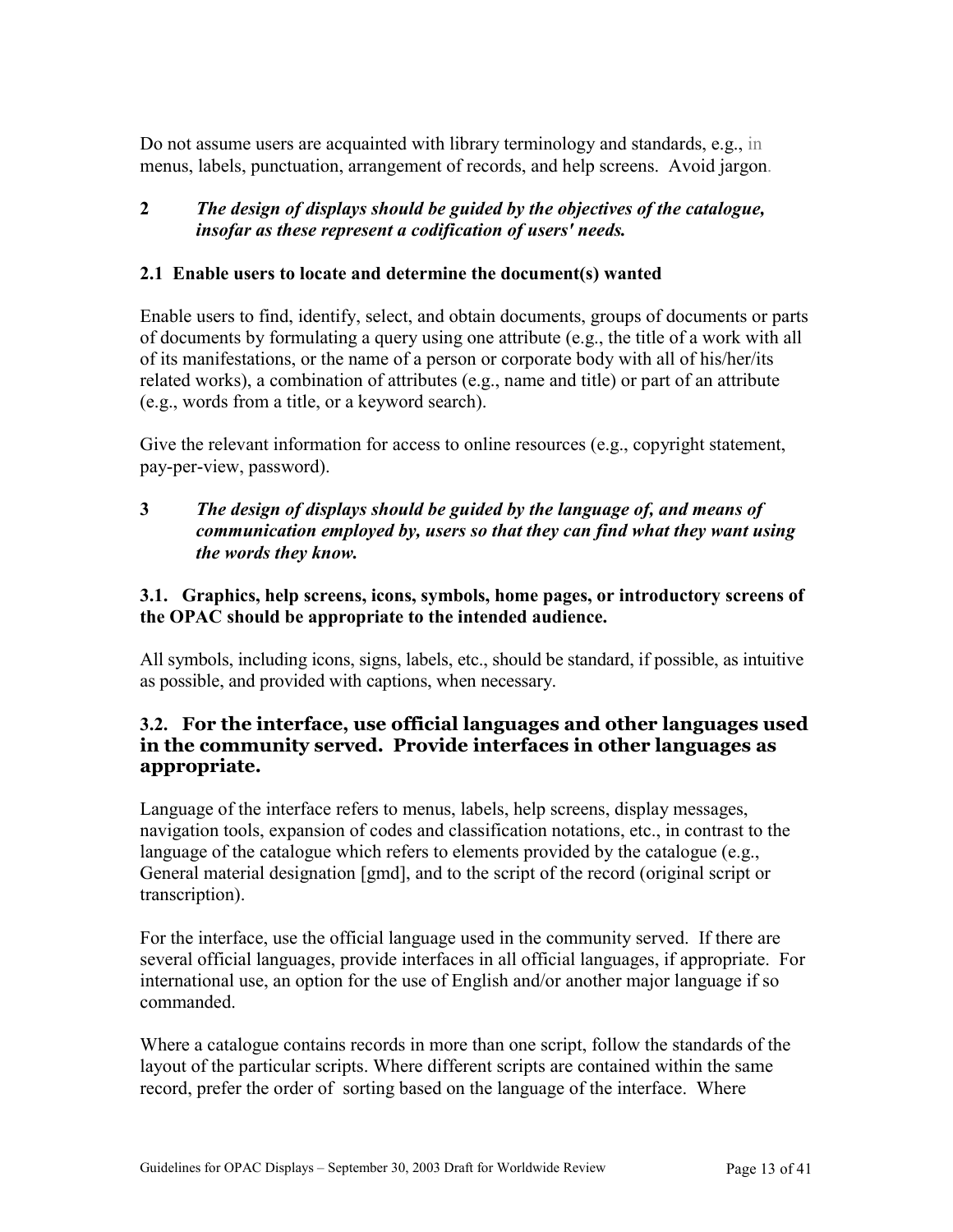different scripts are contained in different records, display the records separately by script.

## **4** *Displays should be sufficiently flexible to provide for different individual user needs, including users with special needs*

## **4.1. Provide alternative interfaces**

Provide different interfaces to accommodate different user groups and/or different user needs. Graphical user interfaces, text-oriented interfaces, voice recognition-enabled interfaces, and touch-activated interfaces should be available, as appropriate, to the community of catalogue users.

Graphics such as pictures of book covers and selectable visual icons for popular subjects and genres, large type, and simple language can help to encourage children to enjoy consulting the OPAC in a children's library but the same graphics and language might be considered annoying or condescending in a university library.

In addition to a graphical user interface, a text-oriented interface should be available, e.g., for visually impaired users, or in case of slow network connections. Where a touchactivated interface is provided, an interface using a mouse and/or keyboard should also be available.

## **4.2. Enable users to choose language, format of record display, and search method**

Provide the ability for each individual user to select the language of the interface, select the default single record display format, and specify the default search method if more methods are provided (e.g., command and form searching).

## **4.3. Same record in more than one language**

In catalogues where the same record is recorded in more than one language, give users a choice concerning their preferred language.

# **B. CONTENT AND ARRANGEMENT PRINCIPLE**

## *5 Display what is asked for and needed for further action*

# **5.1 Display bibliographic records, authority records or an index according to the type of search (***see Examples 2 and 3)***.**

Whether it is useful to show bibliographic records, authority file records, or indexes, depends on the nature of the query and the number of bibliographic records that result from the query. Allow the user to choose the type of result for display. Allow at any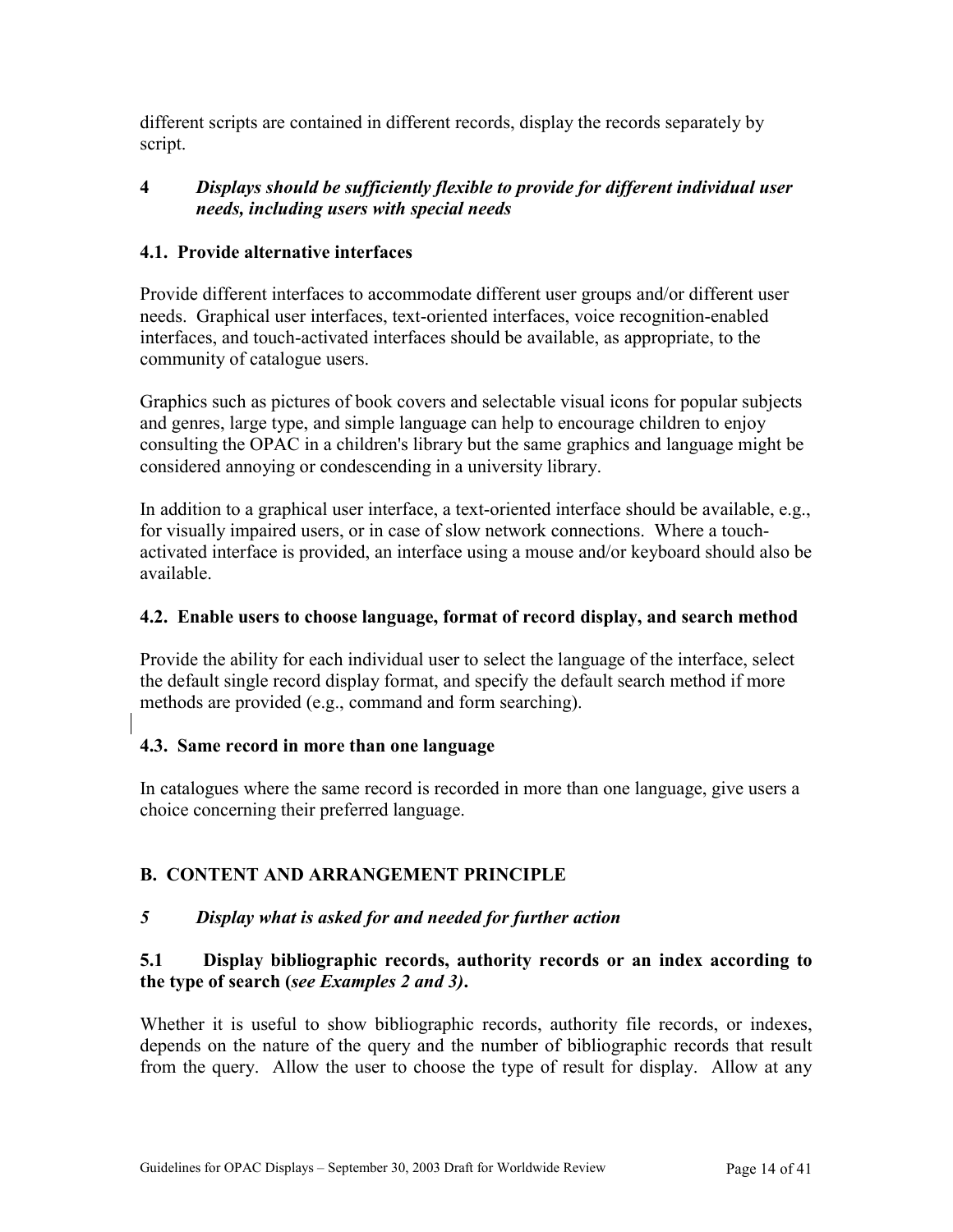stage the search for relevant authority records or indexes. As a default for the different kinds of searches, we recommend:

- for keyword-within-record search, display either a single bibliographic record or a brief display of bibliographic records in a meaningful order, allowing for selection of one, several, or all records;
- for specific-field-searching in a field with authority control, display either a single authority record or a brief display of authority records in a meaningful order. This allows a selection of one, several or all records, leading to a display of full authority records or of bibliographic records;
- for specific-field-searching in a field without authority control, display either a single bibliographic record or a brief display of bibliographic records in a meaningful order or an index of index terms to that field;
- for a search in a combination of different fields, display a single bibliographic record or a brief display of bibliographic records.

## **5.2 Provide for the option of displaying records in an order consistent with the FRBR model (***see Example 4***)**

In a catalogue where the FRBR model is implemented, the result of a search could consist of bibliographic records representing bibliographic entities of different levels (works, expressions, manifestations, items).

In that case the display of multiple brief bibliographic records should consist only of entities at the same level. The level should correspond to the level of attributes<sup>1</sup> given in the query. Tools that enable navigation between corresponding bibliographic entities of different levels have to be provided (e.g., from a work to all expressions of the work, etc.)

# **5.3 Display of records in a brief display (***see Example 5***)**

A brief display should consist of records of the same type, i.e., bibliographic records, or authority records. Brief displays of records should provide the minimal set of data required for the user to distinguish between the elements of the set. Add the number of records retrieved to each element of the set. Possible data elements to include in the display will depend on the nature of the search, and the type of material retrieved.

# **5.4 Selection of records from the brief display (***see Examples 2, 3 and 5***)**

Allow the user to select one, several, or all items from the brief display to be shown in a single record display, or to execute a search based on selected authority records or index entries.

# **5.5 Provide for displays of large retrieval sets**

<span id="page-14-0"></span> $\overline{a}$  $<sup>1</sup>$  See FRBR for attributes applying to each category of entities.</sup>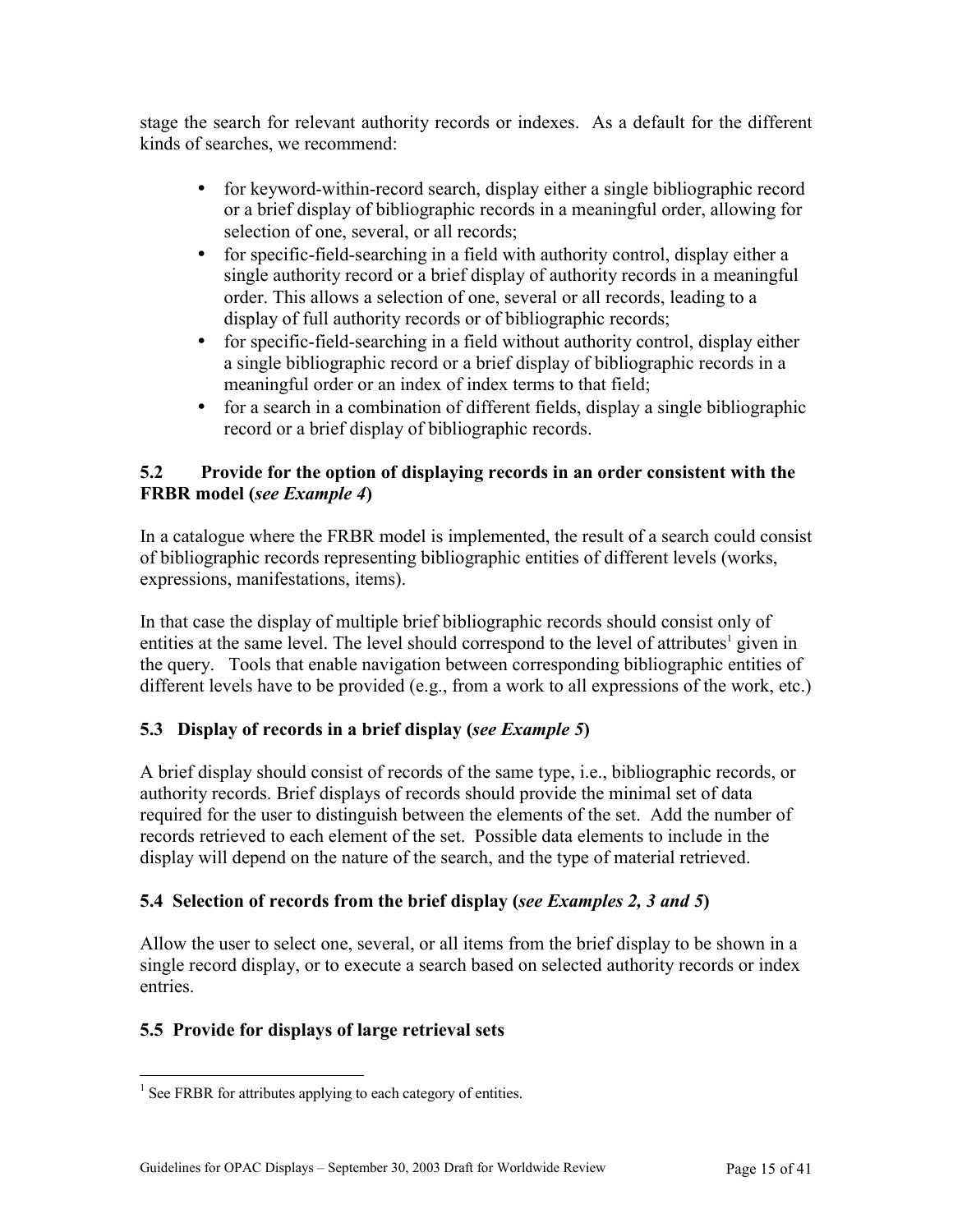Provide commands and functionality for dealing with displays when the number of records retrieved is large, including:

- summarizing a long headings display or a long brief display of bibliographic records by displaying every nth headings, e.g., every  $5^{th}$ , or every  $10^{th}$ , or every  $15^{th}$ , etc., record

- positioning anywhere in the list
- returning to the beginning of the list
- returning to a particular headings display

## **5.6 Display of a single record retrieved (***see Example 6***)**

When only one record is retrieved as a result of a search, display it in the single record display format.

## **5.7 Single record display format (***see Example 6***)**

A single record display should contain the data necessary to fulfill the functions of the catalogue, including data that enable the user to access/obtain the resource. In addition, the terms used in the query should be shown in text.

Arrange elements within a record in a meaningful order.

## **5.8 Content and structure of single record display of bibliographic records (***see Example 6***)**

Offer several single record display formats from which the user can choose. At any time the user can select any of them as a setting for the entire session or for one action.

Use full displays for single bibliographic records (coded and non-coded fields that are necessary for the user) in the default single-record display. Include all fields prescribed by ISBD. Normally prefer a labeled display as the default with the data internal to each element displaying with ISBD format.

Offer shorter displays as an option in any type of library.

## **5.9 Content and structure of single record display of authority records (***see Examples 7 and 8***)**

Give users the option of viewing the full authority record in order to benefit, for example, from any notes it might contain.

Give users the option of viewing all types of authority records.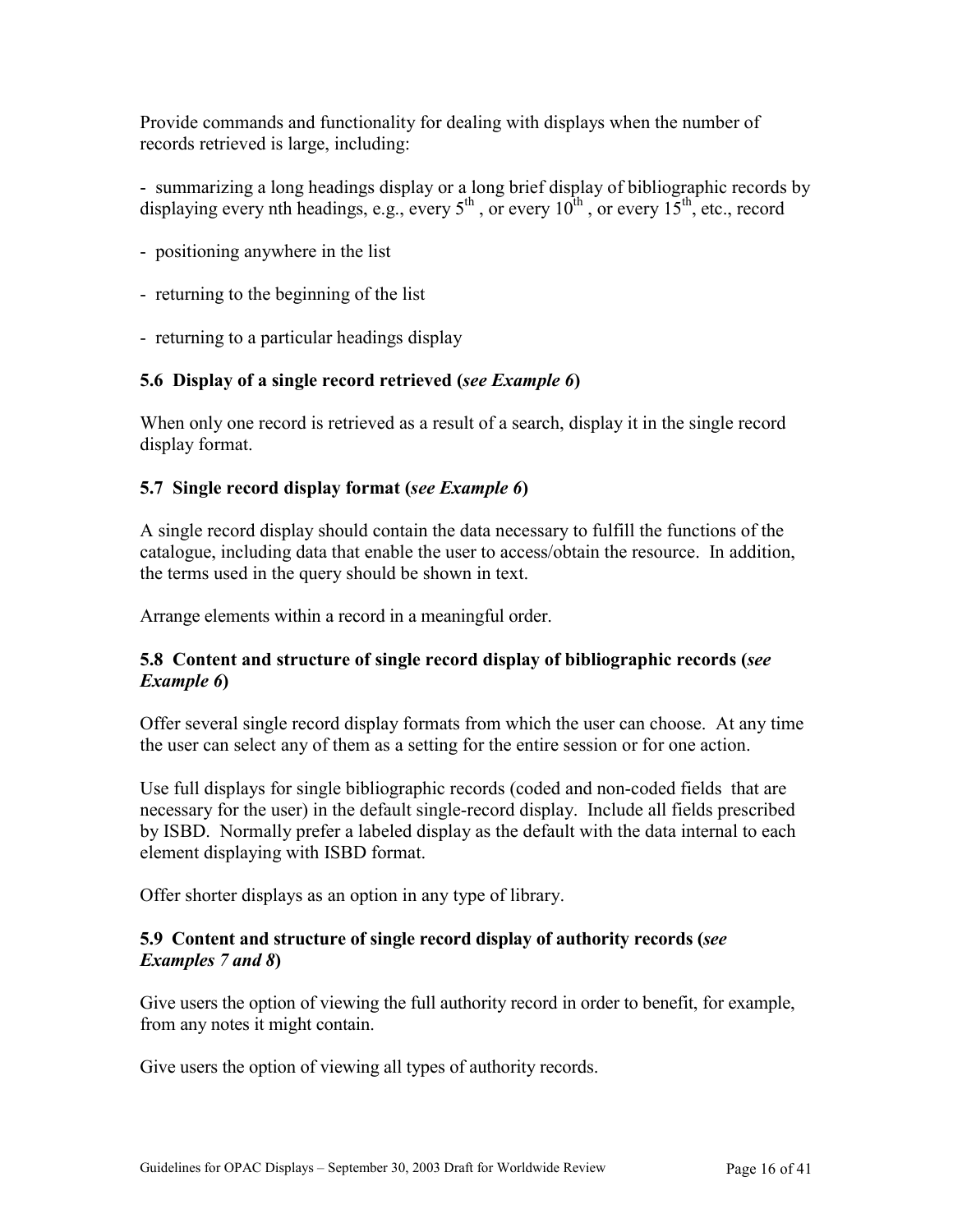Give all relevant information in a labeled display

# **5.10 Display source of subject heading, or notation**

Indicate clearly the subject access system or classification from which a subject heading or notation is taken. (e.g., LCSH, RAMEAU, SWD, DDC, UDC)

## **5.11 Display of terms with subdivisions from an authority file**

If headings in an authority file have subdivisions, display them level by level, if appropriate.

## **5.12 Give users the option of requesting a fully encoded record display (***see Example 6***)**

Give users the option of requesting a fully encoded record display (e.g., UNIMARC; CCF; MARC21) that underlies any particular single-record display, including bibliographic, holdings and authority record displays. MARC records have great potential for allowing knowledgeable users increased ability to format single-record displays however they would like, including or dropping any type of field, or putting fields in a desired order.

# **5.13 Provide a Zero-results display (***see Example 9***)**

In cases where no records are retrieved by a search, give the user advice as to how to proceed, and make it easy to reformulate a search. When the user's search retrieves no results, this may be because the library does not contain the work, author or corporate body sought, or does not contain works on the subject sought. However, it may also be that the user needs help formulating the search. When the user has done an exactbeginning search, place the failed search in the context of the index as a whole. If the user has done a keyword-in-heading, keyword-in-record or phrase search, show the user the search that failed, along with the message that it did not retrieve any records. Ask the user to check the search for any typographical errors or misspellings. Show the user the number of records that matched each keyword and suggest other kinds of search and various kinds of HELP messages that are available.

## **6** *Display records in a meaningful, rather than a random, order when several records are retrieved*

# **6.1 Display results in a meaningful arrangement**

Display results of a search in a meaningful arrangement that can be achieved, for example, by sorting algorithms, by relevance ranking, or by a combination of different methods. Sorting algorithms include alphabetical, numerical, chronological and classified ordering of data.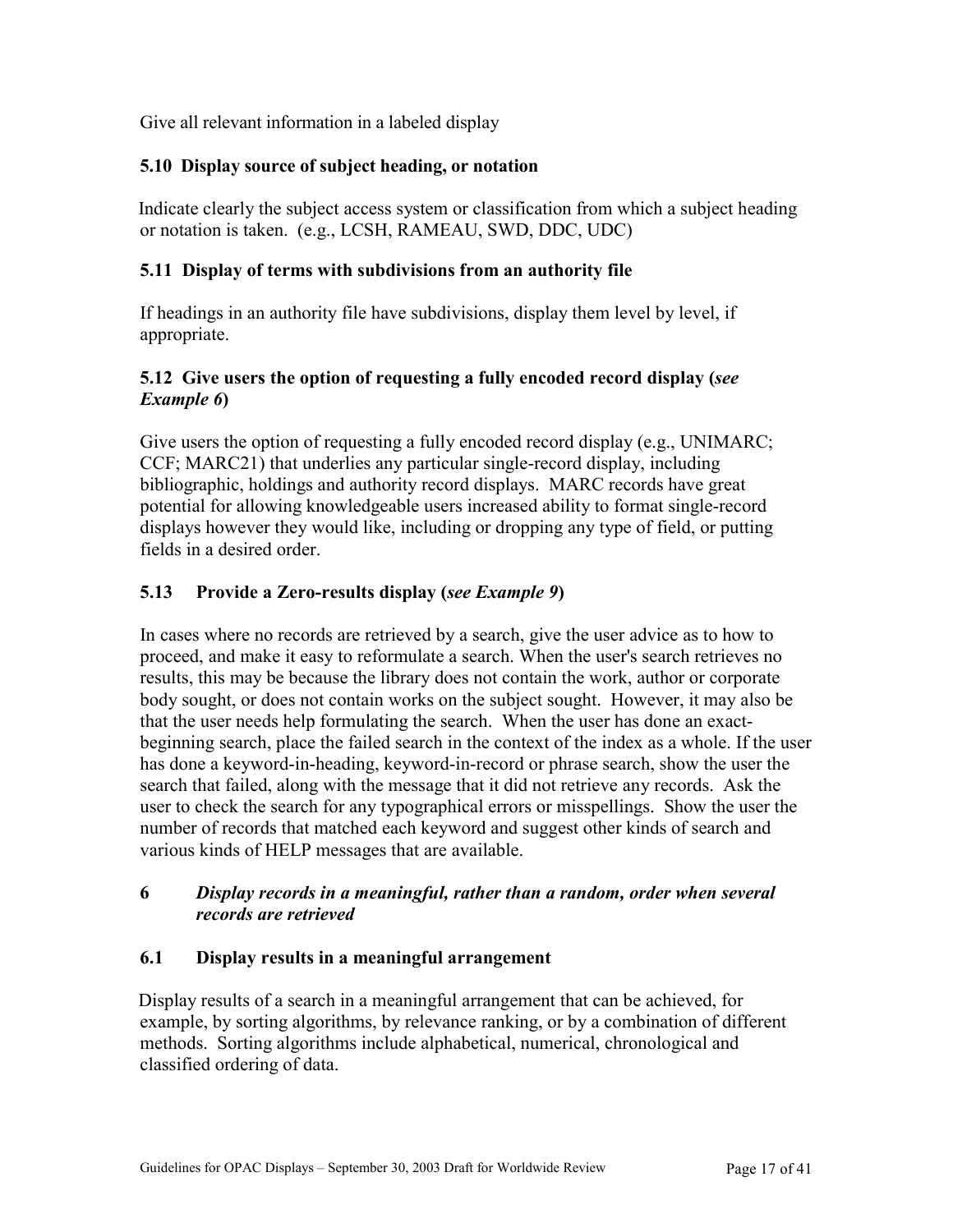If a search retrieves records in more than one language, display the records by order of arrangement based on the language of the interface. National or regional arrangement should be followed where these exist.

Where a catalogue contains records in more than one script, or where different scripts are contained within the same records, prefer the order of arrangement based on the language of the interface.

If a search retrieves records in more than one script, display the records separately by script.

## **6.2 Provide options for user selection of order of arrangement (***see Example 10***)**

Give users the option to sort on the elements they wish and to determine the content they wish to have included.

Give users the option of resorting records from any display by other means, e.g., by chronological order of publication, or by title, etc., if the display is not already in title order.

## **6.3 Order of arrangement for brief displays**

Arrange headings by the first element of the heading in all brief displays. Use the second element of the heading (if it exists) only to subarrange headings that begin with the same first element. Do the same for additional elements.

Display the items in a numbered series in volume number order.

# **6.4 Order of arrangement for single record displays**

As the default arrangement order for the display of a set of records, use the arrangement order of the brief display from which the records were selected.

#### **7** *The display should support navigation from parts of the displayed information to related information.*

## **7.1 Provide for navigation through the records**

Enable users to navigate from a single record display through all the relationships provided in the record, i.e., from:

Bibliographic record to bibliographic record Bibliographic record to authority record Authority record to authority record Authority record to bibliographic record Level to level within hierarchically structured files (i.e., Tree relations) Works about and works by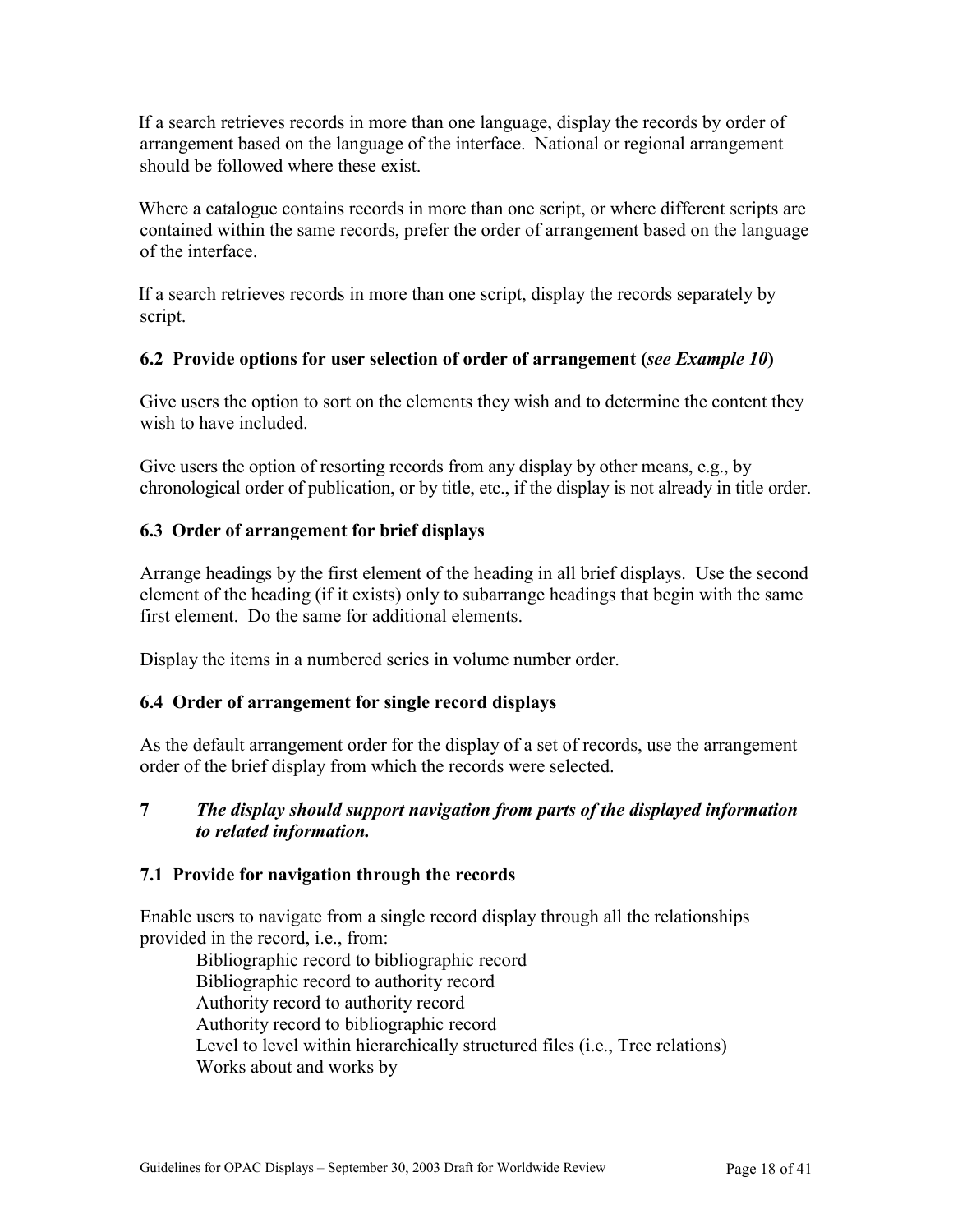#### **7.2 Navigation from bibliographic record to bibliographic record**

Enable users to navigate to records that are directly related to a bibliographic record. Many different relationships of this type are possible, e.g., whole/part relationship (series and parts of the series, journal and articles, multi-volume publication and parts), earlier title an new title of a journal etc. Display the relation between two or more records clearly.

If the FRBR model is implemented in the catalogue, these relationships can be further extended to all relationships between instances of the same entity type (e. g., work and its related works; manifestation and its reproduction; expression and its supplement) and relationships between instances of different entity types (e.g., work and all its expressions; expression and all its manifestations).

#### **7.3 Navigation from bibliographic record to authority record**

Enable users to navigate from a single record display to all authority records connected to that record.

#### **7.4 Navigation from authority record to authority record**

Enable users to navigate from one authority record to other authority records if necessary. Such links may be provided, for example, from the name of person to the titles of his/her works, from the old to the new name of a corporate body, from a subject heading to subject headings related by see-also-references. Display the relations clearly and in both directions.

#### **7.5 Navigation from authority record to bibliographic record**

Enable users to navigate from an authority record display to all bibliographic records to which it is connected

#### **7.6 Navigation from level to level within hierarchically structured files (i.e., Tree relations)**

If an authority file has a hierarchical structure (e.g., subject headings, corporate body names), enable browsing following the hierarchical links between authority records. Representing such relationships as trees in a graphic interface is appropriate.

#### **7.7 Navigation from works about and works by**

If possible, enable users to navigate from works by a person or corporate body to works about them, from a work itself to works about that work, from a work of a particular genre or form to works about that genre or form.

#### **7.8 Provide links to information external to the catalogue**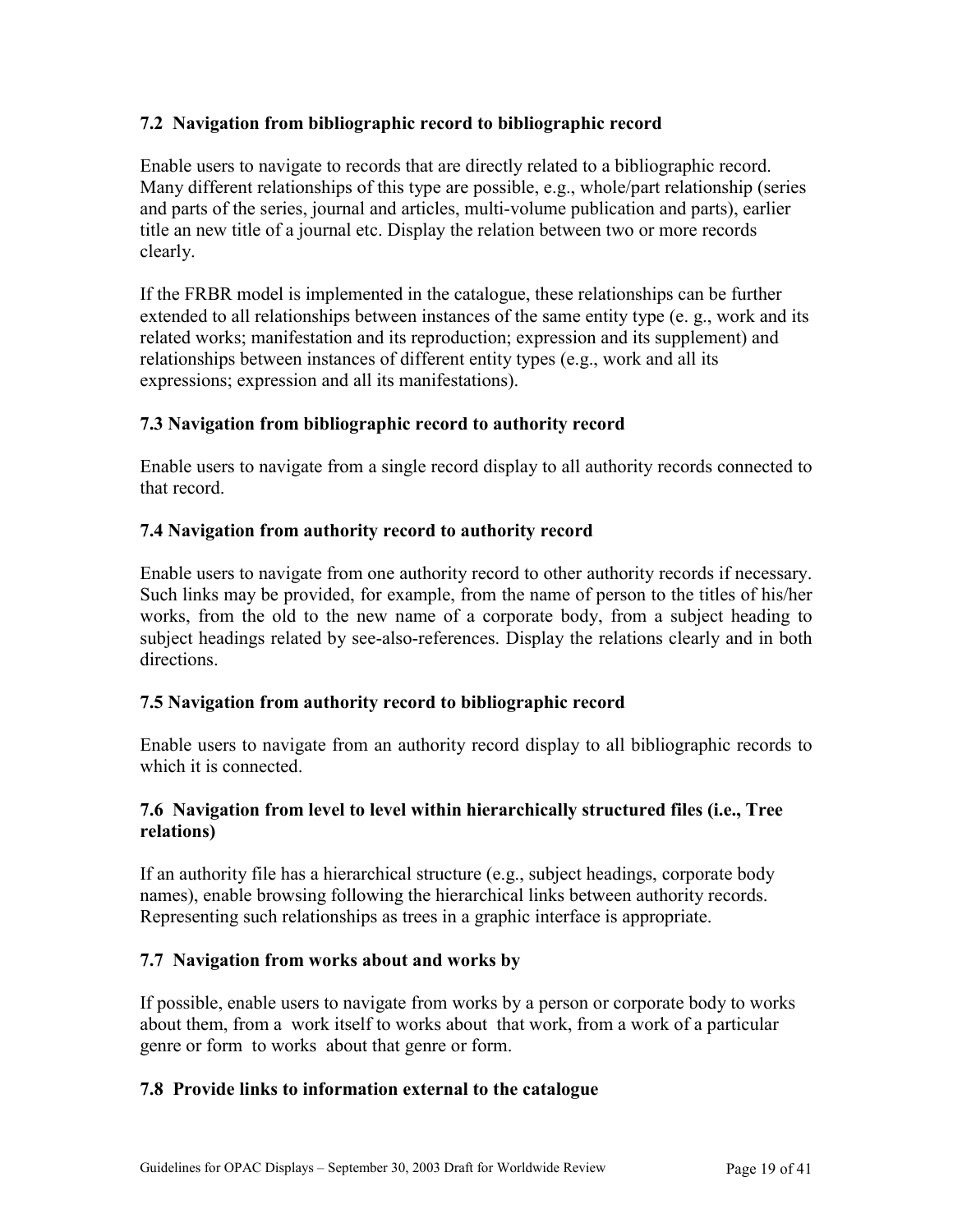Provide, where possible, appropriate links from displayed information to other related information external to the catalogue. Such links might include information about the library, e.g., address, situation, opening hours, where a specific item is located, links to Web resources through URLs, from electronic journals to content pages and from content pages to full text articles, to other library catalogues, to community information, to fulltext images of title pages and tables of contents, etc. Provide an obvious means for linking back to the internal catalogue.

#### **C. STANDARDIZATION PRINCIPLE**

## **8***. National and international standards and generally accepted recommendations affecting OPAC displays should be followed.*

Examples of national and international standards affecting OPAC displays include, but are not limited to:

Machine-readable formats Cataloguing rules Transcription and transliteration Subject access systems Character sets International standard numbers International codes Display formats Filing rules Protocols

International, national or regional standards for sorting should be followed where these exist.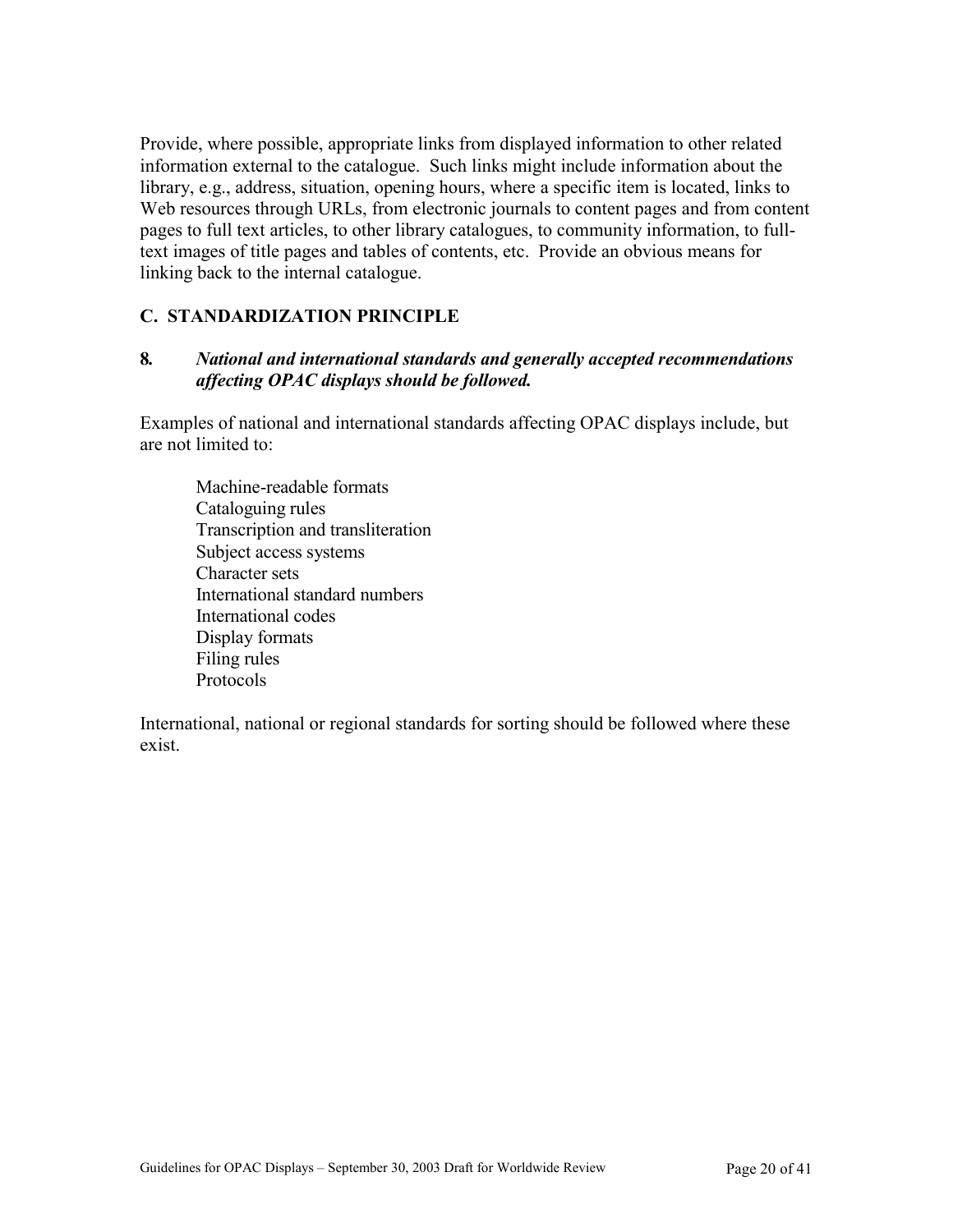#### *EXAMPLES*

## **Example 1:**

Illustrates recommendation 1.2: Make clear to the user how the display was reached. Illustrates recommendation 1.3: Make clear to the user what is being displayed

First screen seen by the user:

| University of XXX Library. Online Catalog<br>Author searched: Coffin, Tristram                     |                 |
|----------------------------------------------------------------------------------------------------|-----------------|
| Line no.<br>Name:<br>[available<br>for selection]                                                  | No. of records: |
| Coffin, Tristram, 1912-<br>1.<br>Coffin, Tristram Potter, 1922-<br>2.<br>Coffin, Tristram R.<br>3. | 5               |

Second screen result of choice of line 2 above:

|      | University of XXX Library. Online Catalog<br>Author searched: Coffin, Tristram |       |       |
|------|--------------------------------------------------------------------------------|-------|-------|
| Name | Title                                                                          |       | Date  |
|      | Coffin, Tristram Potter, 1922-                                                 |       |       |
|      | The British traditional ballad in North America.                               |       | c1977 |
|      | The female hero in folklore and legend.                                        |       | 1975  |
|      | Folklore from the working folk of America.                                     | 1973. |       |
| 4    | <u>Folksong &amp; folksong scholarship.</u>                                    |       | 1964  |
| 5.   | Indian tales of North America : an anthology for the reader.                   |       | 1961. |
| 6.   | Our living traditions: an introduction to American folklore.                   |       | 1968  |
|      | The proper book of sexual folklore.                                            | 1978  |       |
|      |                                                                                |       |       |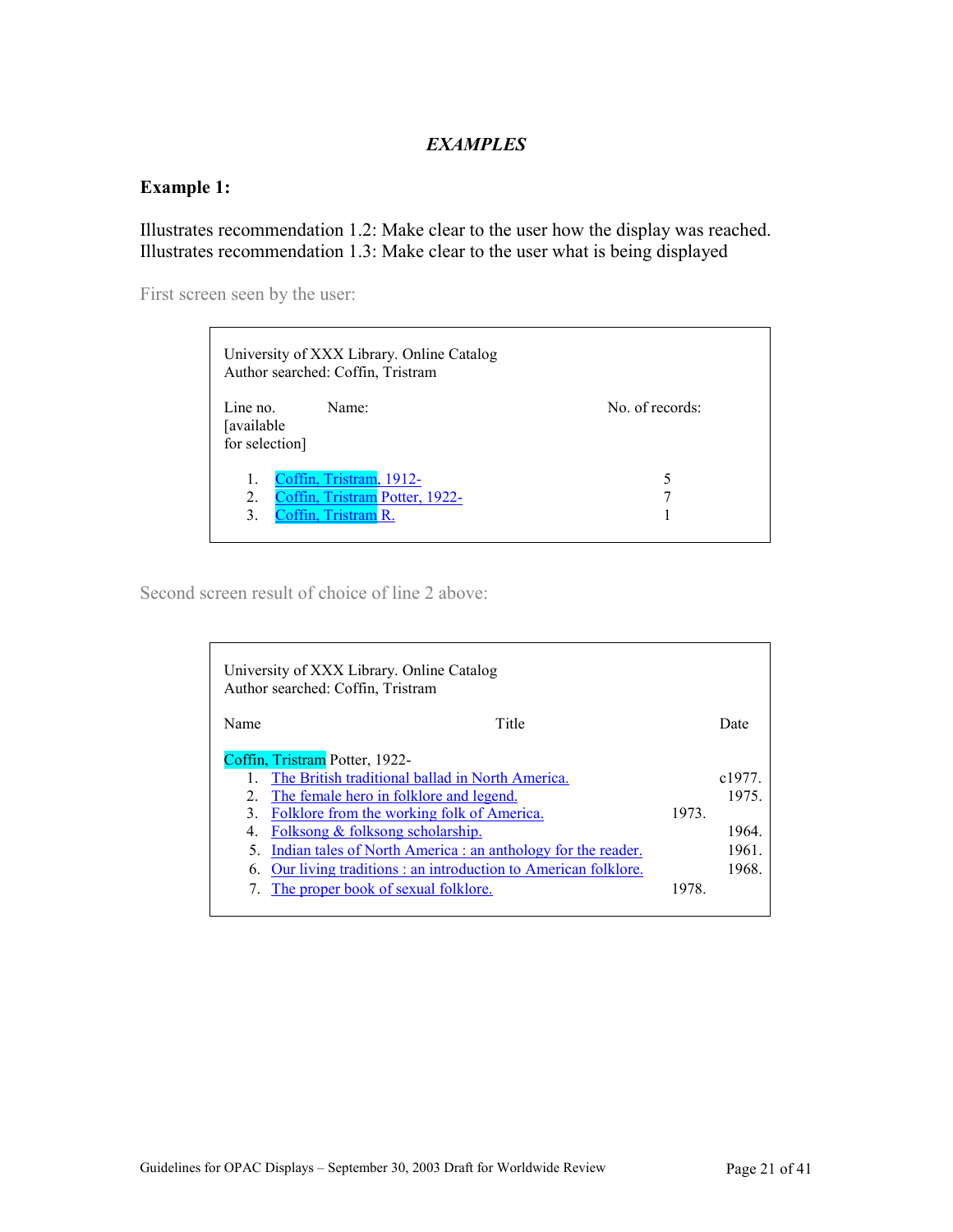## **Example 2:**

Illustrates recommendation 5.1: Display bibliographic records, authority records or an index according to the type of search.

The example shows the results for a specific-field-search in a field without authority control. It also allows to select one, several, or all items in a brief display list (recommendation 5.4).

| University of XXX Libray. Online Catalog                                                                           |                                            |                                                                                                                                                                                                                                        |  |  |
|--------------------------------------------------------------------------------------------------------------------|--------------------------------------------|----------------------------------------------------------------------------------------------------------------------------------------------------------------------------------------------------------------------------------------|--|--|
| Search results: 50 Item(s)<br><b>Sort options:</b> Year Author Title<br>Searched: Title= american scholar (Phrase) |                                            |                                                                                                                                                                                                                                        |  |  |
| <b>Full Record</b><br>1                                                                                            | <b>Uniform Title</b><br><b>Title</b>       | [American Scholar.]<br>American scholar forum: communism and<br>academic freedom.                                                                                                                                                      |  |  |
|                                                                                                                    | <b>Publisher</b>                           | [New York, N.Y., United Chapters of Phi<br>Beta Kappa, 1949]                                                                                                                                                                           |  |  |
|                                                                                                                    | Format                                     | <b>Book</b>                                                                                                                                                                                                                            |  |  |
| <b>Full Record</b>                                                                                                 | Author<br>Title<br>Format                  | <u>Emerson, Ralph Waldo, 1803-1882.</u><br>The American scholar.<br><b>Book</b><br>Government document                                                                                                                                 |  |  |
| 3 Full Record                                                                                                      | Author<br>Title<br>Publisher<br>Format     | Emerson, Ralph Waldo, 1803-1882.<br>The <b>American scholar</b> ; an address, delivered<br>by Ralph Waldo Emerson before the [Phi] B<br>K society, at Cambridge, August, 1837.<br>New York, The Laurentian press, 1901.<br><b>Book</b> |  |  |
| 4 Full Record                                                                                                      | Author<br><b>Title</b><br><b>Publisher</b> | Leighton, Cecil Donald.<br>Native American scholar database project<br>/ Cecil D. Leighton.<br>Los Angeles: University of California, Los<br>Angeles. American Indian Studies                                                          |  |  |
|                                                                                                                    | Format                                     | Center, 1990?<br><b>Book</b>                                                                                                                                                                                                           |  |  |
| <b>Full Record</b><br>5                                                                                            | Author<br><b>Title</b>                     | Nash, Ray, 1905-1982.<br>The <b>American scholar-printer</b> / by Ray Nash.                                                                                                                                                            |  |  |
| <b>Full Record</b><br>6                                                                                            | <b>Publisher</b><br>Author<br>Title        | $[S.1.:$ s.n., 1960]<br>Parker, Theodore, 1810-1860.<br>The <b>American scholar</b> [microform] / by<br>Theodore Parker; edited with notes by<br>George Willis Cooke.                                                                  |  |  |
|                                                                                                                    | Publisher                                  | Boston: American Unitarian<br>Association, c1907.                                                                                                                                                                                      |  |  |
|                                                                                                                    | Format                                     | <b>Book</b>                                                                                                                                                                                                                            |  |  |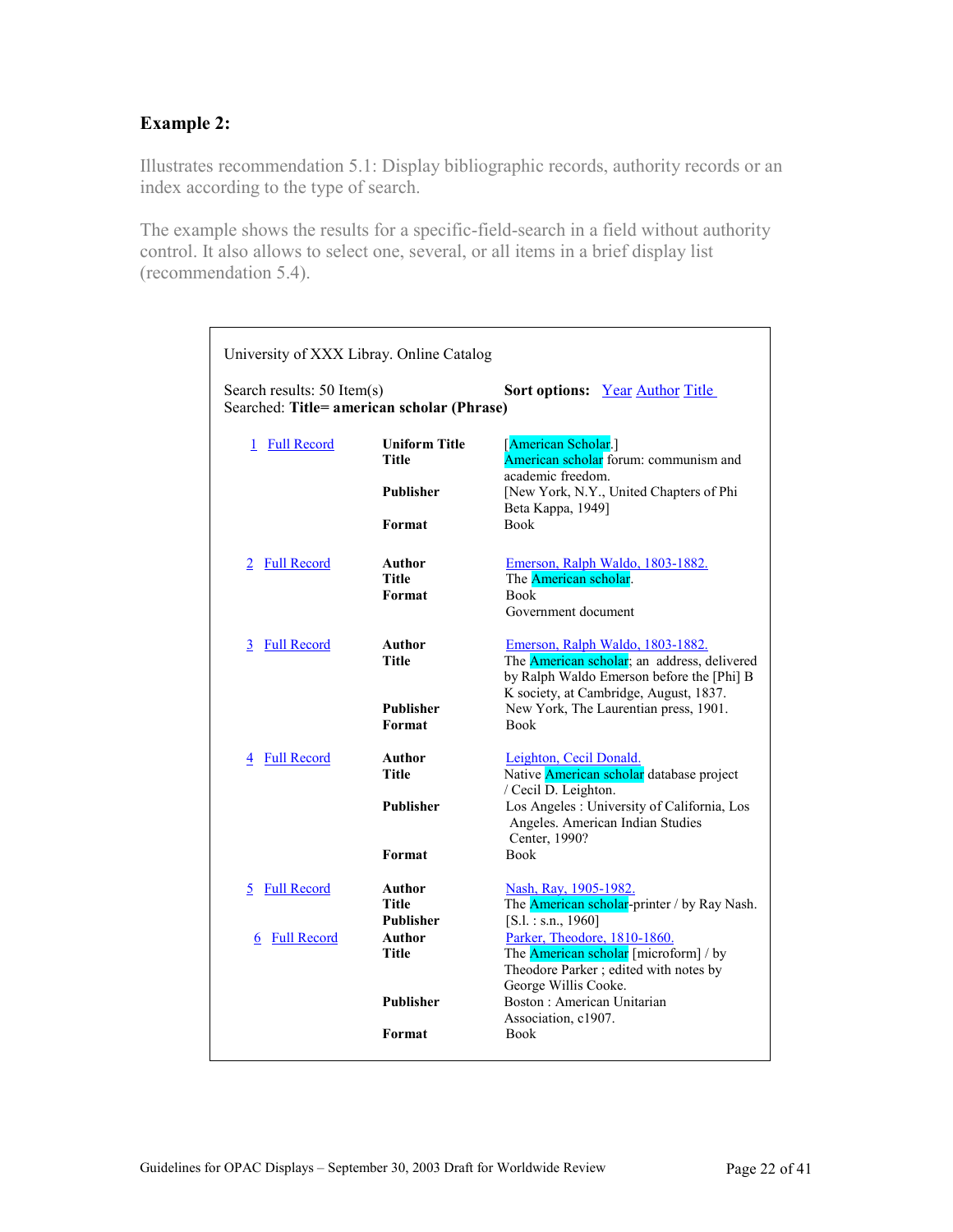# **Example 3:**

Illustrates recommendation 5.1: Display bibliographic records, authority records or an index according to the type of search.

The example shows the results for a specific-field-search in a field with authority control. It also allows to select one, several, or all items in a brief display list (recommendation 5.4).

| Bibliothèque de la Université de XXX. Catalogue en ligne<br>Subject searched: Stratigraphie |                |
|---------------------------------------------------------------------------------------------|----------------|
| Line no.<br>Sujet:                                                                          | <b>Notices</b> |
| 1. Stratigraphie                                                                            | 6              |
| 2. Stratigraphie -- Afrique -- Congrès                                                      | 1              |
| 3. Stratigraphie -- Afrique du Nord                                                         | 1              |
| 4. Stratigraphie -- Afrique occidentale -- Congrès                                          | $\overline{2}$ |
| 5. Stratigraphie -- Afrique occidentale -- Nomenclature                                     |                |
| 6. Stratigraphie -- Afrique occidentale - Précambrien                                       |                |
| 7. Stratigraphie -- Algérie -- Tin-Seririne, Bassin de (Algérie)                            |                |
| -- Paléozoïque                                                                              | 1              |
| 8. Stratigraphie -- Algérie -- Tindouf, Bassin de (Algérie)                                 |                |
| -- Paléozoïque                                                                              | 1              |
| 9. Stratigraphie Algonkien                                                                  |                |
| Aller voir à : <b>Protérozoïque</b>                                                         |                |
| 10. Stratigraphie -- Allemagne -- Alpes (Allemagne)                                         | 1              |
| 11. Stratigraphie -- Amérique latine -- Congrès                                             | 1              |
| 12. Stratigraphie -- Antilles, Mer des                                                      |                |
| 13. Stratigraphie -- Arabie -- Permo-Trias                                                  |                |
| 14. Stratigraphie Archéen                                                                   |                |
| Aller voir à : Archée                                                                       |                |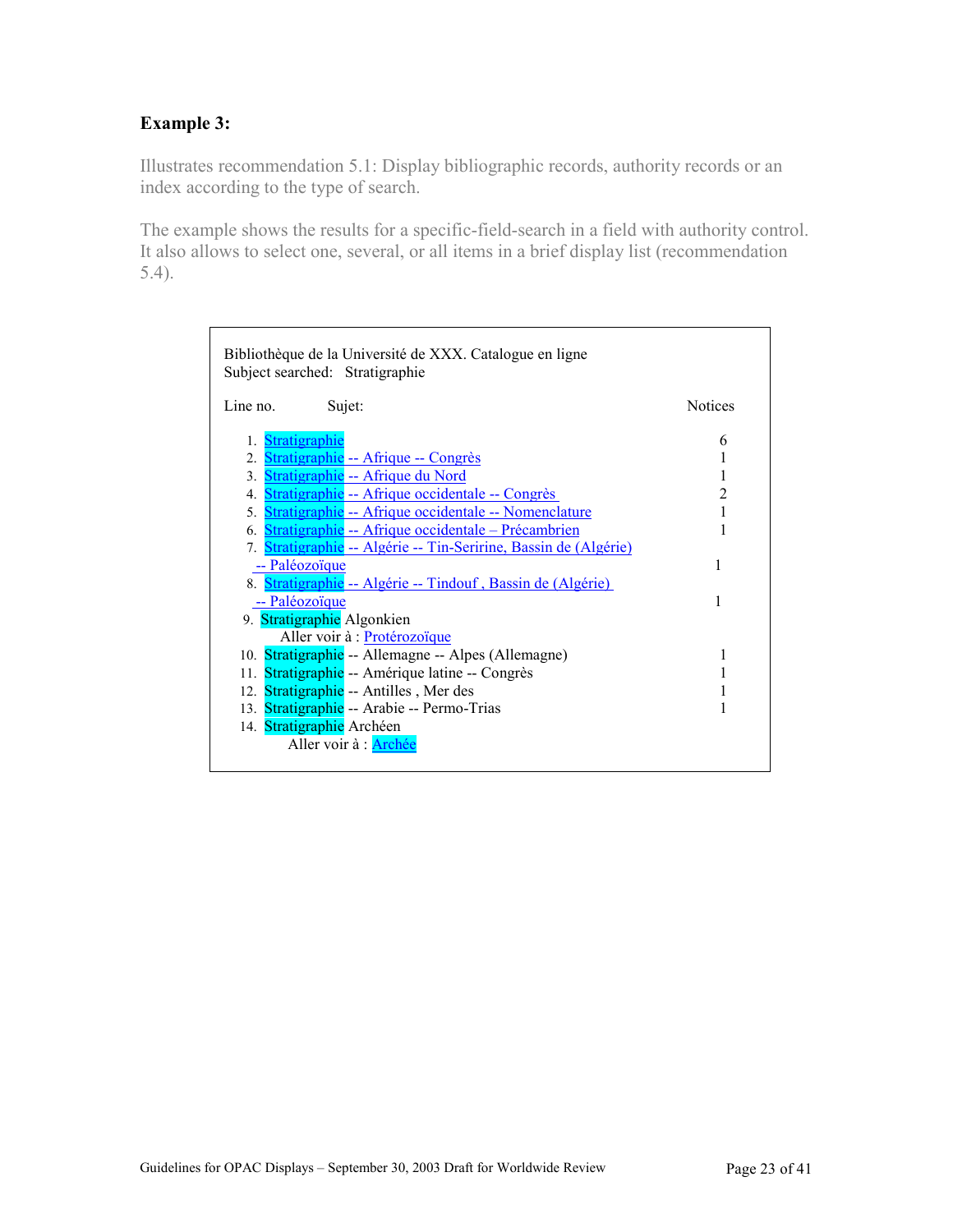#### **Example 4:**

Illustrates recommendation 5.2: Provide for the option of displaying records in an order consistent wit the FRBR model.

Display in two stages; useful display of the expressions and manifestations of a work. The following initial results display should result whenever the Shakespeare heading has been selected:

| University of XXX Library. Online Catalog<br>Author searched: Shakespeare, William                 |                            |  |  |
|----------------------------------------------------------------------------------------------------|----------------------------|--|--|
| Shakespeare, William, 1564-1616.<br>Information about this name<br>[hyperlink to authority record] |                            |  |  |
| Title:<br>Line no.                                                                                 | No. of records:            |  |  |
| 1. All's well that ends well.                                                                      | 29                         |  |  |
| 2. Antony and Cleopatra.                                                                           | 84                         |  |  |
| 3. As you like it.                                                                                 | 68                         |  |  |
| 4. Comedy of errors.                                                                               | 35                         |  |  |
| 5. Coriolanus.                                                                                     | 61                         |  |  |
| 6. Cymbeline.                                                                                      | 40                         |  |  |
| 7 Hamlet                                                                                           | 529                        |  |  |
| 8. Henry V.                                                                                        | 99                         |  |  |
| 9. Henry VI.                                                                                       | 58                         |  |  |
| Work(s) about Shakespeare, William, 1564-1616                                                      | [hyperlink to works about] |  |  |

When the user chooses line 3 from the title display, for *As You Like It*, the following display could result:

> University of XXX Library. Online Catalog Author searched: Shakespeare, William **Shakespeare, William, 1564-1616. As you like it.** Work 3 of 9 1. As you like it / by William Shakespeare ; translated into modern English with analysis and commentary by Gary S. Michael. 1991. 2. As you like it / literary consultant, John Wilders. 1978. 3. As you like it / edited by Richard Knowles ; with a survey of criticism by Evelyn Joseph Mattern. 1977. 4. As you like it / William Shakespeare ; edited by Agnes Latham. 1975. 5. As you like it : an old-spelling and old-meaning edition, prepared by Christine Trautvetter. 1972. 6. As you like it / edited by Arthur Quiller-Couch & John Dover Wilson. 1957. 7. As you like it / by William Shakespeare ; a facsimile of the first folio text,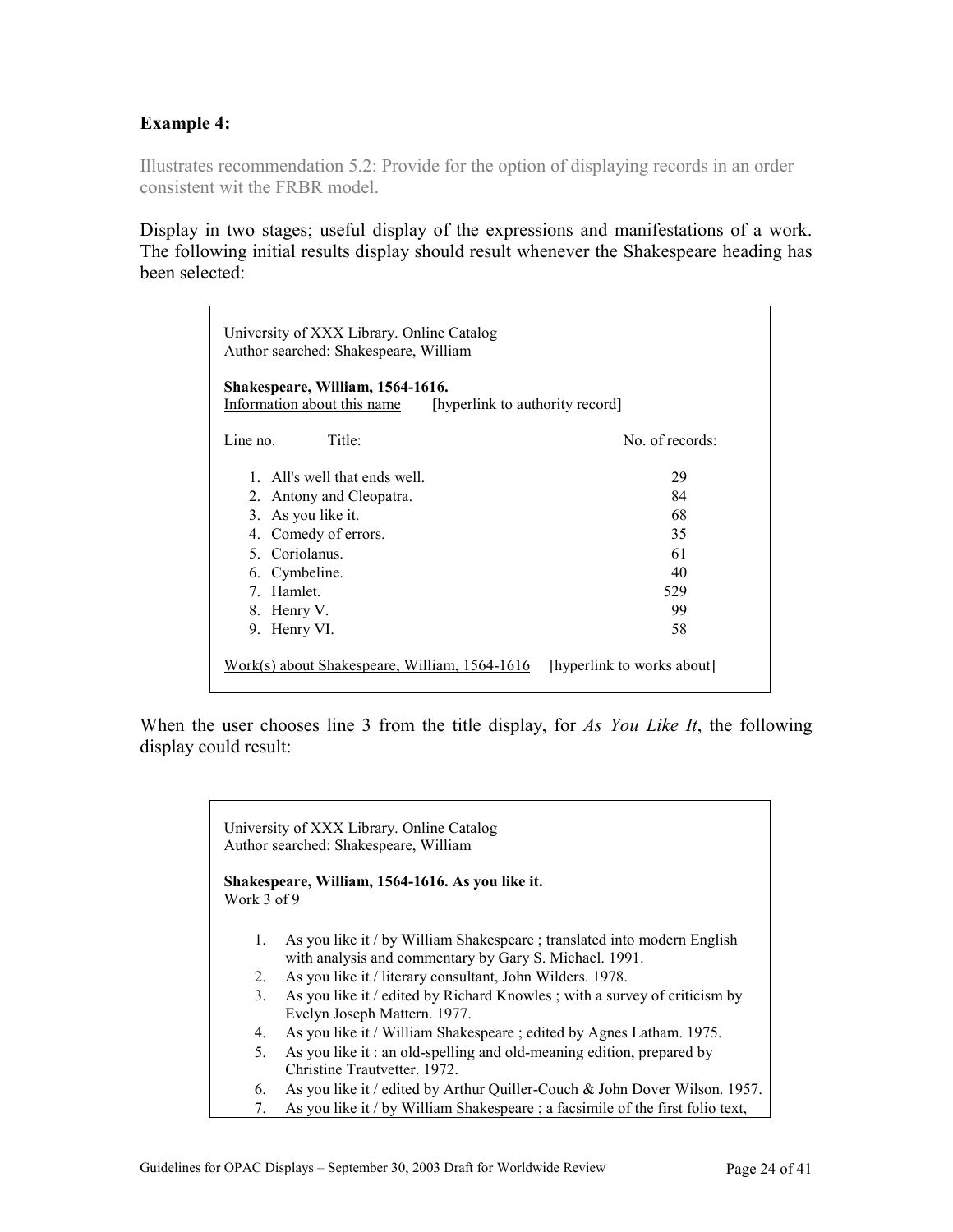with an introduction by J. Dover Wilson, and a list of modern readings. 1929.

8. As you like it : a comedy / by Mr. William Shakespear. 1734.

*French & English*:

 *9. Comme il vous plaira = As you like it / Shakespeare ; introd. traduction et notes par J.-J. Mayoux. 1956.* 

*Frisian*:

 10. As jiemme it lije meie : in blijspul / uut it Ingels fen William Shakspeare [sic] ; forfryske in mei forkleerjende noten forsjoen troch R. Posthumus. 1842.

*Slovenian*:

 11. Kakor vam drago ; Kar hocete ; Hamlet / W. Shakespeare ; [poslovenil Oton Zupancic ; prevod pregledal in opombe napisal Janko Moder]. 1968.

*Spanish*:

 12. Como gustéis ; Noche de Reyes / William Shakespeare ; prólogo de Ezequiel Martínez Estrada. 2002.

Work(s) about *As you like it*. Other work(s) related to *As you like it*. Performance(s) on sound recording Performance(s) on videorecording Film(s) based on *As you like it*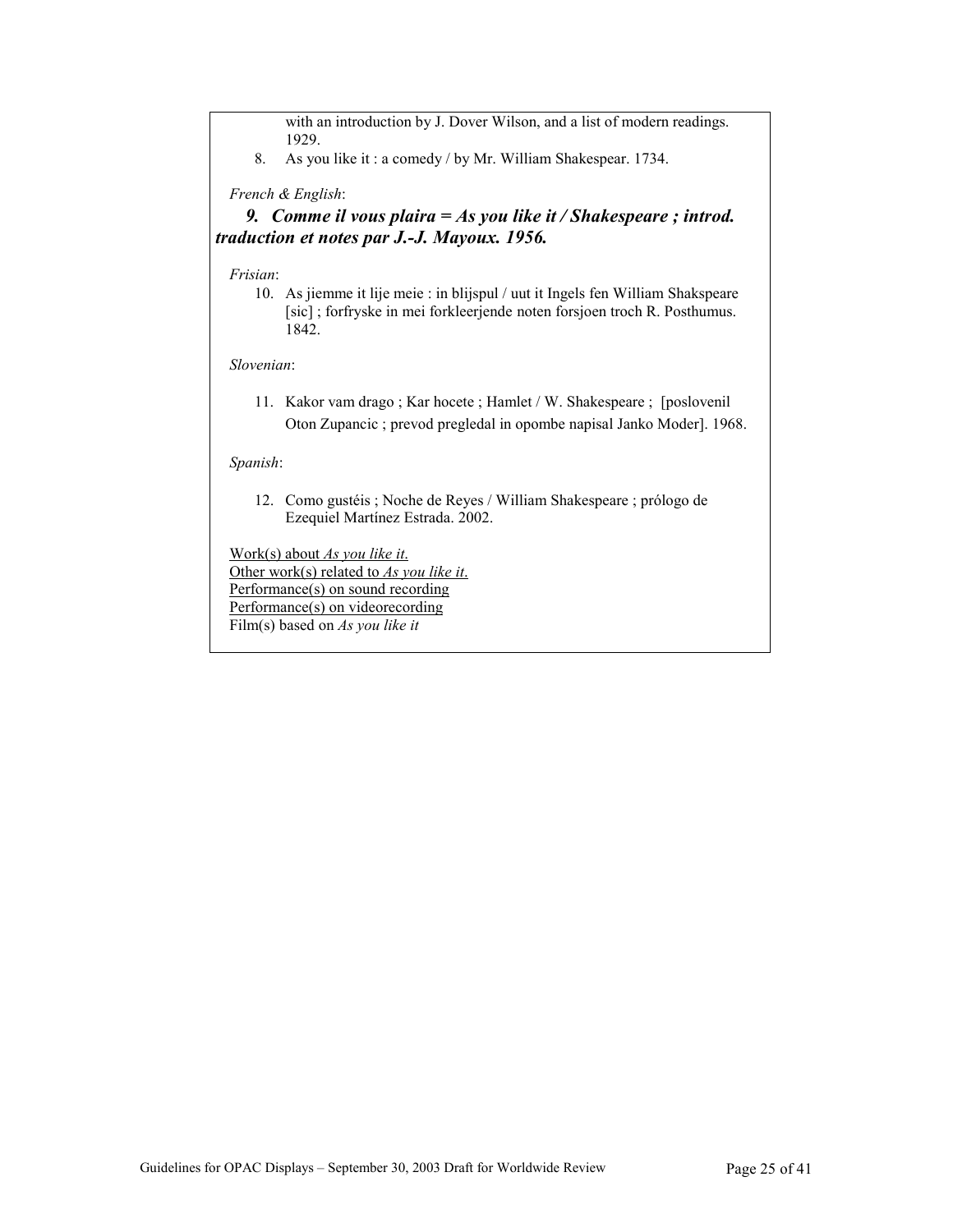# **Example 5:**

Illustrates recommendation 5.3: Display of records in a brief display. Illustrates recommendation 5.4: Selection of records from the brief display.

The following display should result whenever the Cummings heading has been selected:

| University of XXX Library. Online Catalog                  |                                 |                 |  |
|------------------------------------------------------------|---------------------------------|-----------------|--|
| Cummings, E. E. (Edward Estlin), 1894-1962.<br>Work(s) by: |                                 |                 |  |
| Line no.                                                   | Title:                          | No. of records: |  |
| $\mathbf{1}$ .                                             | 1/20                            | 1               |  |
| 2.                                                         | $1 \times 1$                    | $\overline{2}$  |  |
| 3 <sub>1</sub>                                             | 50 poems                        | 1               |  |
| 4.                                                         | 73 poems                        | 1               |  |
| 5.                                                         | 5 poems                         | 1               |  |
| 6.                                                         | Anthropos                       | $\mathbf{1}$    |  |
| 7.                                                         | Bal negre                       | 1               |  |
| 8.                                                         | By E.E. Cummings                | 1               |  |
| 9.                                                         | Chaire                          | $\overline{c}$  |  |
| 10.                                                        | Christmas tree                  | 1               |  |
| 11.                                                        | <b>CIOPW</b>                    | 1               |  |
| 12.                                                        | Eimi                            | $\overline{4}$  |  |
| 13.                                                        | The enormous room               | 6               |  |
| 14.                                                        | Him                             | 2               |  |
| 15.                                                        | Hist whist                      | $\overline{2}$  |  |
| 16.                                                        | The house that ate mosquito pie | 1               |  |
| 17 <sub>1</sub>                                            | I                               | 1               |  |
| 18.                                                        | Is $5$                          | 1               |  |
| 19.                                                        | Kaminguzu shishu                | 1               |  |
| 20.                                                        | Little tree                     | 1               |  |
| 21.                                                        | No thanks                       | 3               |  |
| 22.                                                        | Puella mea                      | 1               |  |
| 23.                                                        | Santa Claus                     | $\overline{c}$  |  |
| 24.                                                        | Tom                             | 1               |  |
| 25.                                                        | Tulips & chimneys               | 3               |  |
| 26.                                                        | W                               | $\overline{2}$  |  |
| Work(s) about Cummings, E. E. (Edward Estlin), 1894-1962   |                                 |                 |  |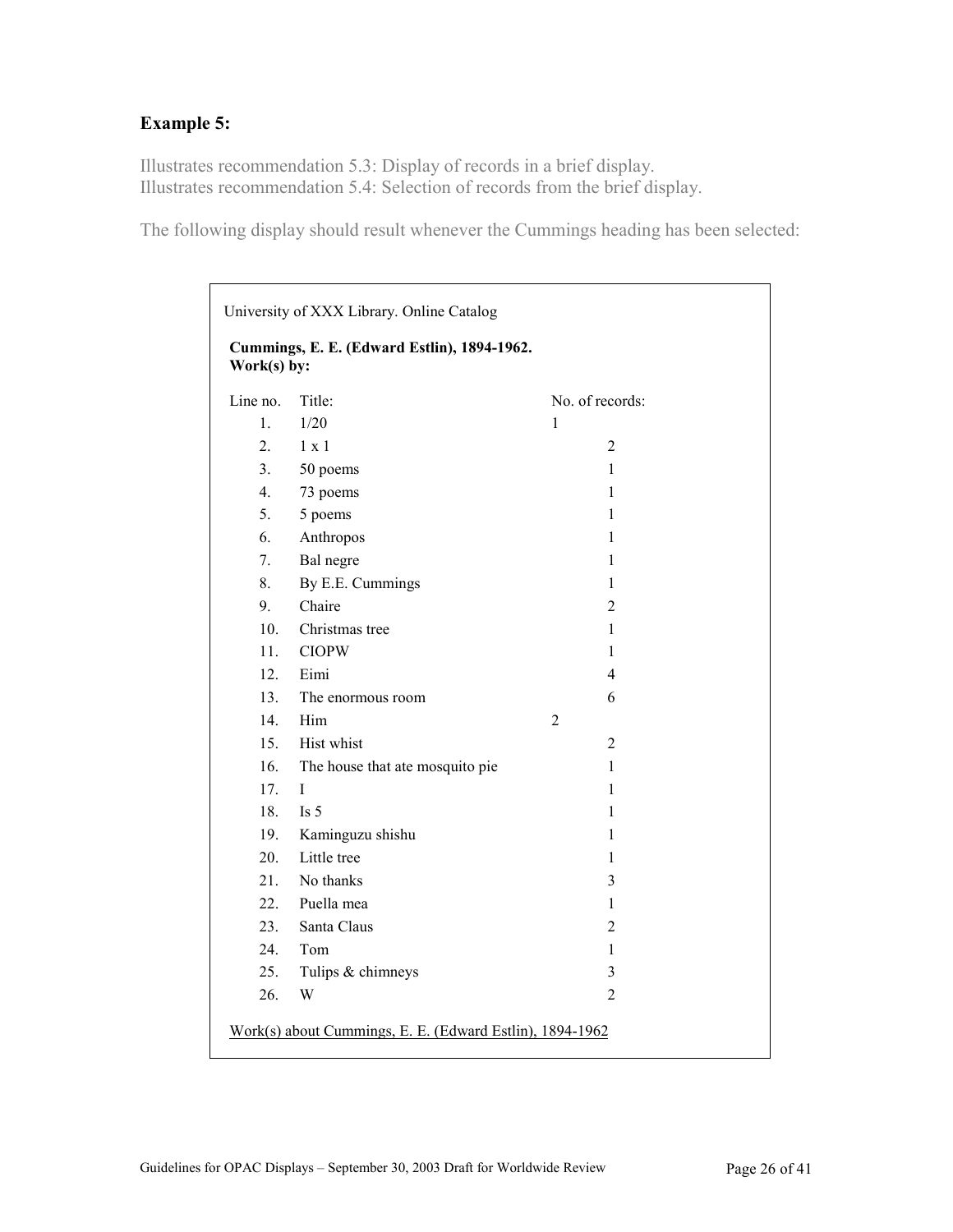When the hyperlink "Work(s) about Cummings, E. E. (Edward Estlin), 1894-1962" is chosen, the following display would result:

| 1947. |
|-------|
|       |
| 1969. |
| 1972  |
|       |
| 1960. |
|       |
| 1980. |
|       |
| 1964  |
|       |
| 1982  |
|       |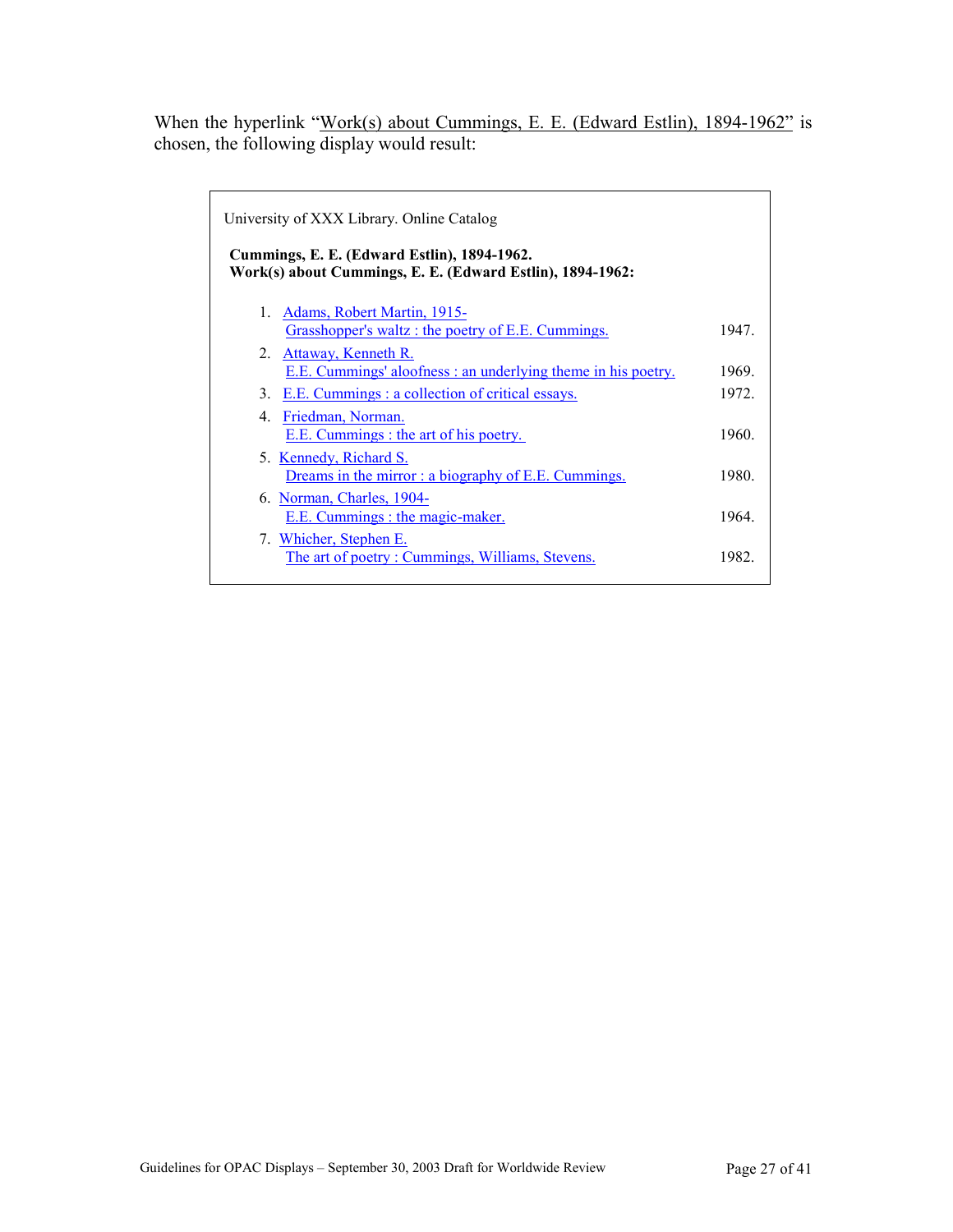## **Example 6:**

Illustrates recommendation 5.6: Display of a single record retrieved.

Illustrates recommendation 5.7: Single record display format.

Illustrates recommendation 5.8: Content and structure of a single record display of bibliographic records.

Illustrates recommendation 5.12: Give users the option of requesting a fully encoded record display.

|                                          | XXX Public Library. Online Catalog                                         |          |              |
|------------------------------------------|----------------------------------------------------------------------------|----------|--------------|
| Search results: 1 Item(s)<br><b>MARC</b> | Searched: Title (Exact) = "defensa de la cultura"                          | Display: | <b>Short</b> |
|                                          | <b>Author</b> Gide, André, 1869-1951.                                      |          |              |
|                                          | <b>Title</b> Defensa de la cultura. Traducción de Julio Gómez de la Serna. |          |              |
|                                          | Seguida de un comentario y dos cartas de José Bergamín y Arturo            |          |              |
|                                          | Serrano Plaja.                                                             |          |              |
| Publisher                                | Madrid [S. Aguirre] 1936.                                                  |          |              |
| <b>Description</b> 87 p.                 |                                                                            |          |              |
|                                          | Note "Discurso pronunciadoen el Congreso Internacional de Escritores de    |          |              |
|                                          | París el día 22 de Junio de 1935."                                         |          |              |
| Language Spanish                         |                                                                            |          |              |
|                                          | <b>Subject</b> Literature and society.                                     |          |              |
|                                          | Communism and literature.                                                  |          |              |
|                                          | Added Entry Bergamín, José, 1895-                                          |          |              |
|                                          | Serrano Plaja, Arturo.                                                     |          |              |
| Format                                   | <b>Book</b>                                                                |          |              |
|                                          |                                                                            |          |              |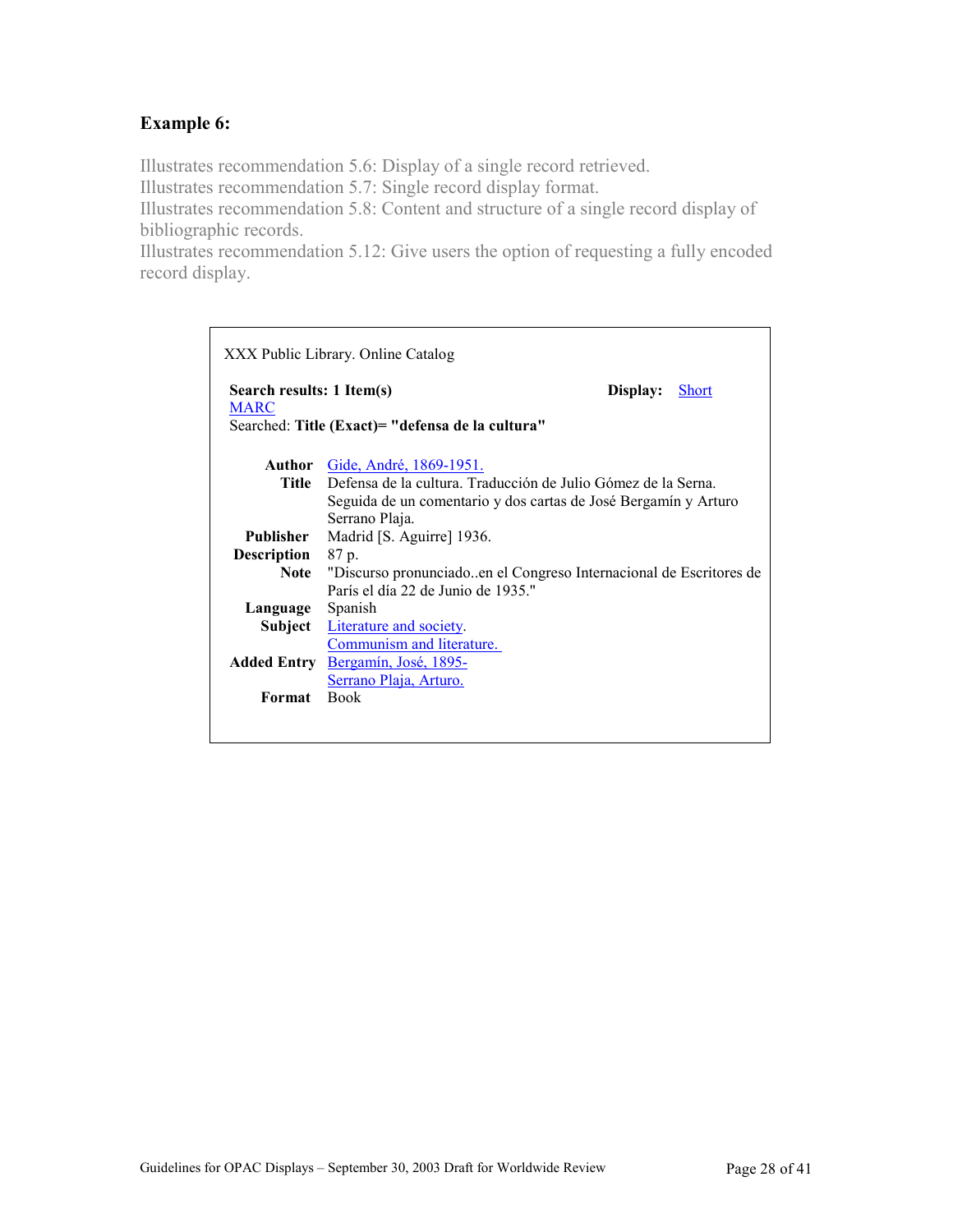# **Example 7:**

Illustrates recommendation 5.9: Content and structure of a single record display of authority records.

The following display could be shown to anyone who selected Information about this term in a previous display.

| YYY Public Library. Online Catalog                                                                                                                                                                                                                                    |                                                                                             |  |  |
|-----------------------------------------------------------------------------------------------------------------------------------------------------------------------------------------------------------------------------------------------------------------------|---------------------------------------------------------------------------------------------|--|--|
| Labor                                                                                                                                                                                                                                                                 |                                                                                             |  |  |
| Term used in this catalogue:                                                                                                                                                                                                                                          | Labor                                                                                       |  |  |
| Synonym(s) for this term:                                                                                                                                                                                                                                             | Labor and laboring classes                                                                  |  |  |
| Broader subject(s):                                                                                                                                                                                                                                                   | <b>Manpower</b>                                                                             |  |  |
| Narrower subject(s):<br><b>National socialism and labor</b>                                                                                                                                                                                                           | <b>Labor</b> service<br>Semiskilled labor<br><b>Skilled labor</b><br><b>Unskilled labor</b> |  |  |
| Related subject(s):                                                                                                                                                                                                                                                   | <b>Work</b><br><b>Working class</b>                                                         |  |  |
| Here are entered works on the collective human<br>Note(s):<br>activities involved in the production and distribution of goods and<br>services. Works on the physical and mental exertion of individuals to<br>produce or accomplish something are entered under Work. |                                                                                             |  |  |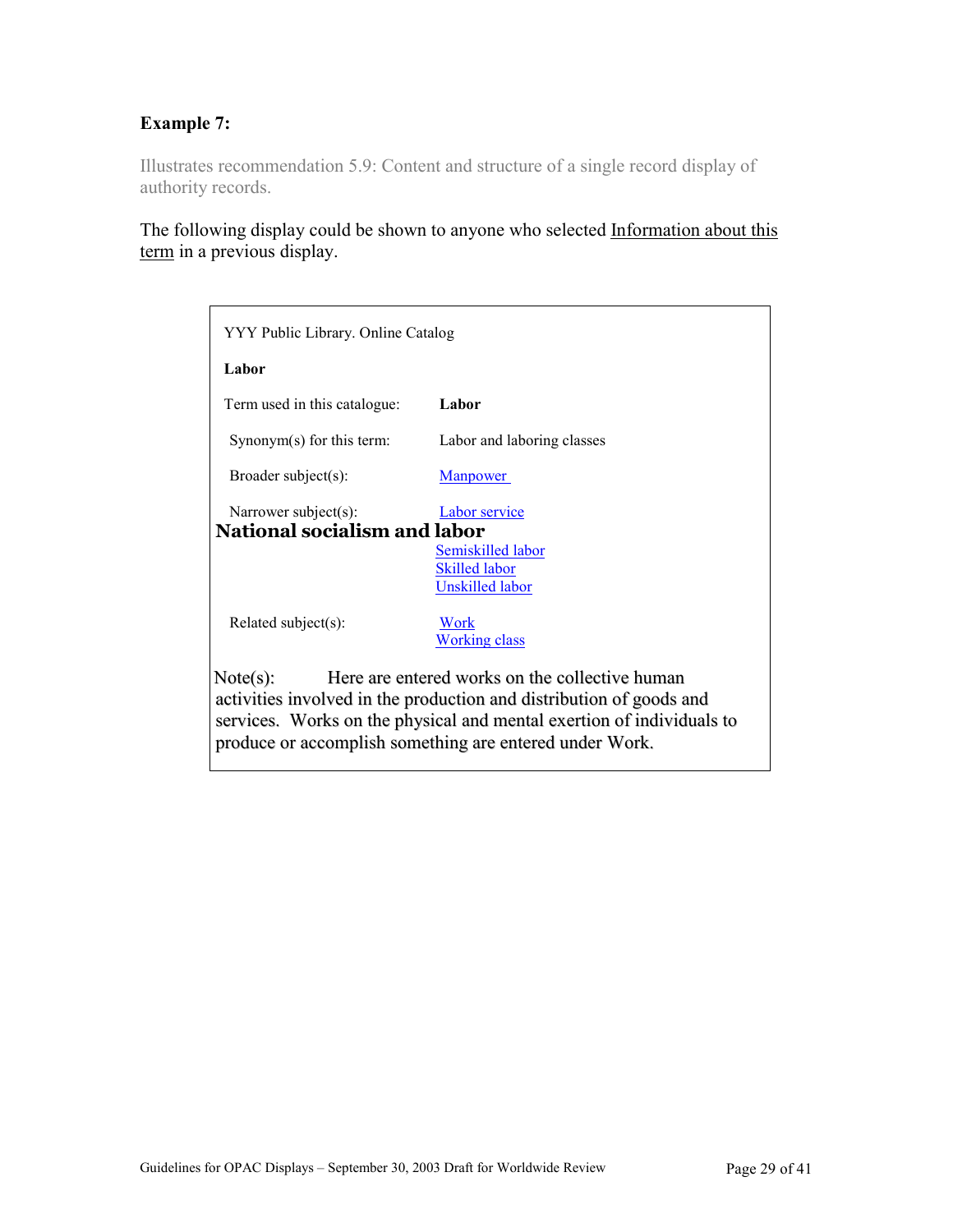# **Example 8:**

Illustrates recommendation 5.9: Content and structure of a single record display of authority records

The single display of authority record can be obtain selecting Info about heading in a previous display

|       | YYY Public Library. Online Catalog                                     |                                    |
|-------|------------------------------------------------------------------------|------------------------------------|
|       | Author browse = Highsmith, Patricia                                    |                                    |
| #     | <b>Hits Headings (Select to View Titles)</b>                           | <b>Type of Heading</b>             |
| 1 I I | 86 Highsmith, Patricia, 1921-                                          | [Info about heading] personal name |
| l 21  | <u>Highsmith, Phillip E.</u><br>2                                      | personal name                      |
| l 3 I | <b>Highsmith Press</b><br>1                                            | corporate name                     |
|       | 17 Highsmith, Richard Morgan, 1920- [Info about heading] personal name |                                    |
|       | Highsmith, Robert.                                                     | personal name                      |

YYY Public Library. Online Catalog

# *Highsmith, Patricia, 1921-1995.*

| Name used in this catalogue:                                                   | Highsmith, Patricia, 1921-1995.                                                                                                                   |
|--------------------------------------------------------------------------------|---------------------------------------------------------------------------------------------------------------------------------------------------|
| $Name(s)$ not used:                                                            | Highsmith, Mary Patricia, 1921-1995                                                                                                               |
| Other name(s) used in this catalogue: Morgan, Claire, 1921-1995                |                                                                                                                                                   |
| Note(s):<br>pseud.: Claire Morgan)<br>1995, Locarno, Switzerland, of leukemia) | Contemp. auth. new rev., v. 20 (Highsmith, (Mary) Patricia, b. 1/19/21;<br>Washington Post 02-06-95 (Patricia Highsmith, crime writer, d. Feb. 4, |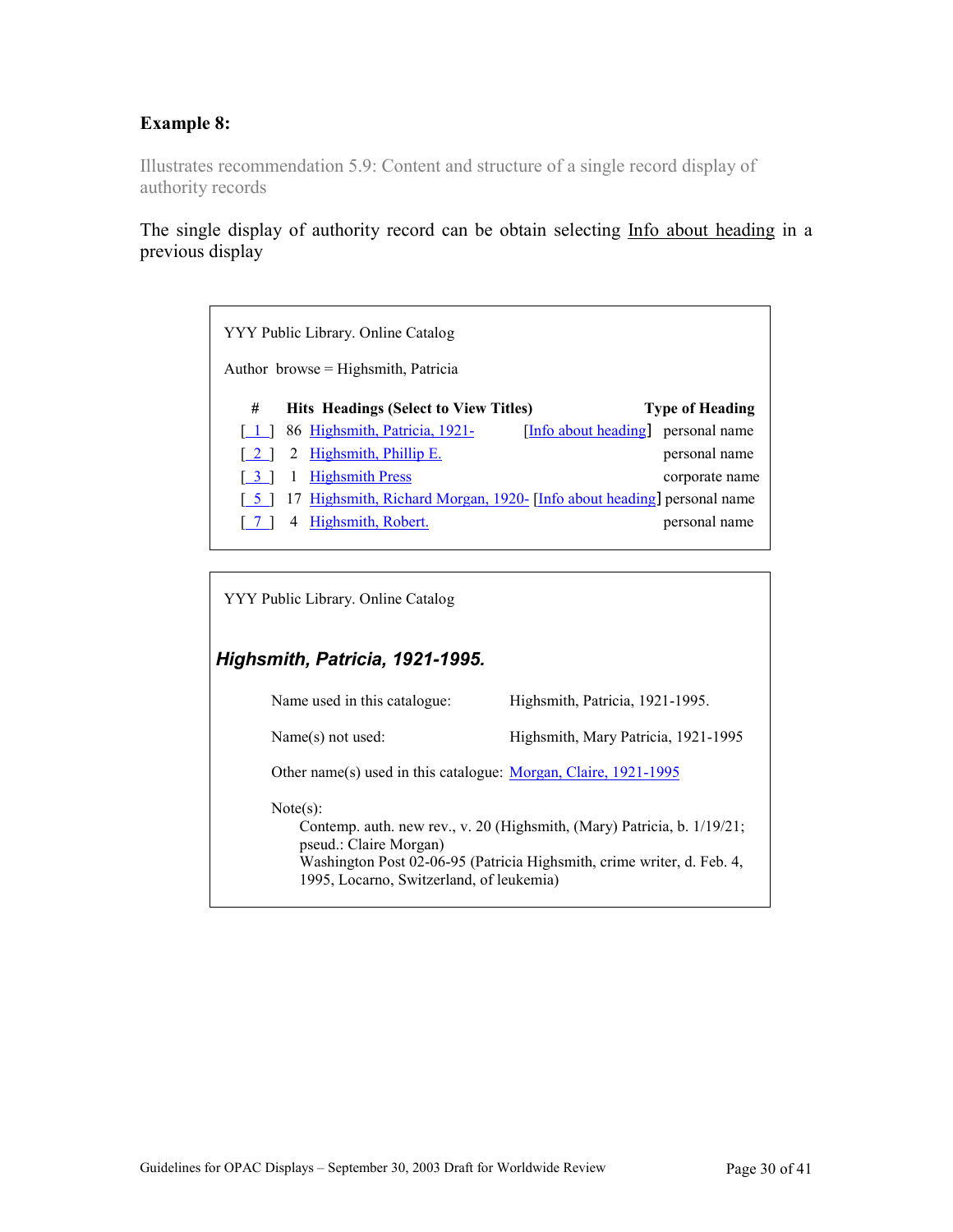# **Example 9:**

Illustrates recommendation 5.13: Provide a zero-result display.

The following is an example of a failed exact-beginning subject search on *chaos theory* placed in the context of alphabetically close subject headings.

|                | University XXX Library. Online Catalog                                                                                        |                |
|----------------|-------------------------------------------------------------------------------------------------------------------------------|----------------|
| Line no        | Subject:                                                                                                                      | No of records: |
| $\mathbf{1}$   | Chaos, Deterministic<br>(term used in this catalogue: Deterministic chaos)                                                    | 3              |
| $2^{\circ}$    | Chaos in systems<br>(term used in this catalogue: <i>Chaotic behavior in systems</i> )                                        | 266            |
| $\mathcal{E}$  | Chaos, Quantum<br>(term used in this catalogue: Quantum chaos)                                                                | 9              |
|                | <b>CHAOS THEORY IS NOT USED IN OUR CATALOGUE; COULD ONE OF</b><br>THESE NEARBY SUBJECTS SATISFY YOUR QUERY?                   |                |
| $\overline{4}$ | Chaotic behavior in systems<br>Information about this term<br><u><b>7</b> subjects related to Chaotic behavior in systems</u> | 266            |
| 5.             | Chaotic behavior in systems in literature                                                                                     | 1              |
| 6.             | Chaotic motion in systems<br>(term used in this catalogue: <i>Chaotic behavior in systems</i> )                               | 266            |
| 7.             | Chaouia (Berber people)<br>Information about this term<br>3 subjects related to Chaouia (Berber people)                       | $\mathfrak{D}$ |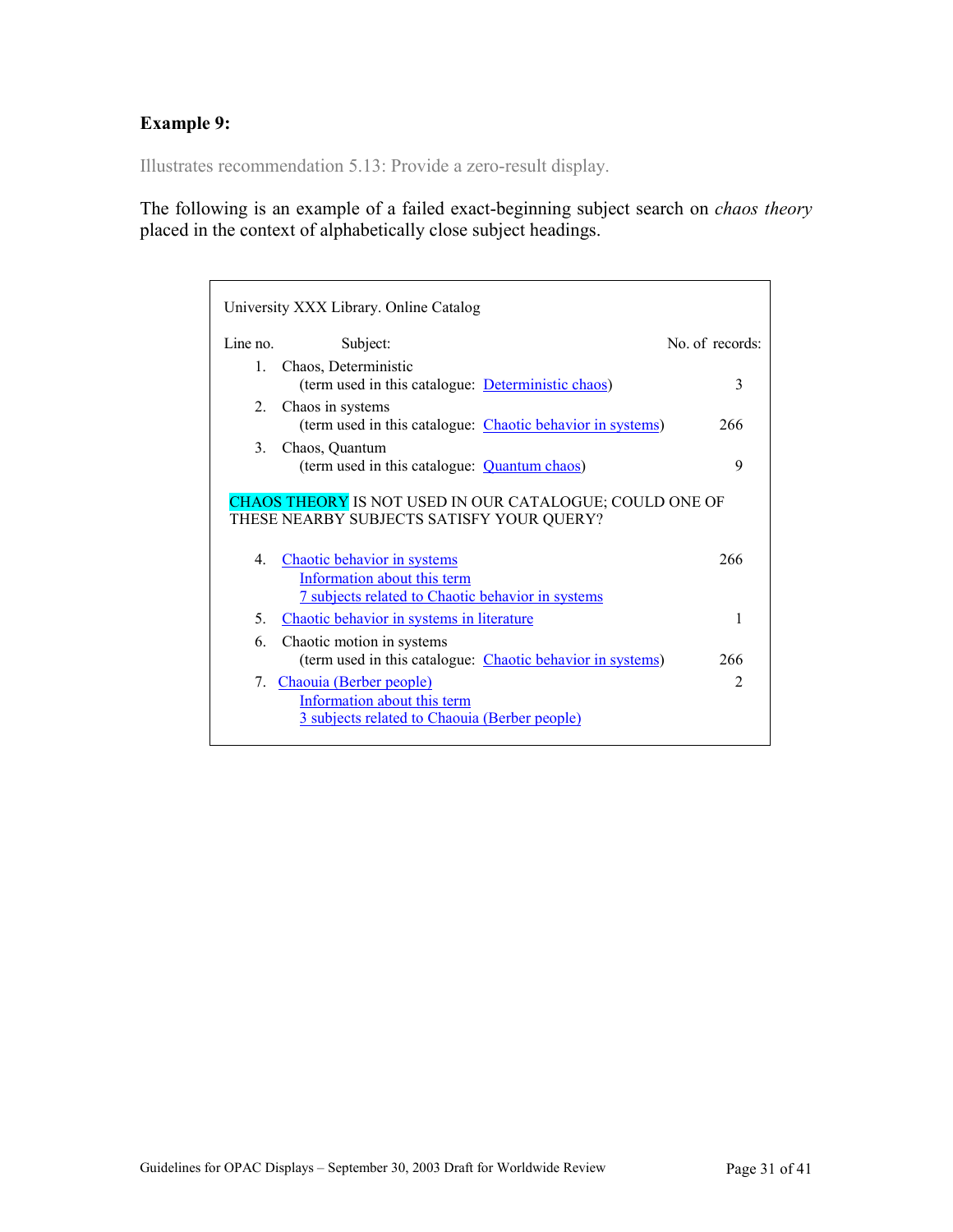# **Example 10:**

Illustrates recommendation 6.2: Provide options for user selection of order of arrangement.

|                        | Library XXX. Online Catalog<br>YOU SEARCHED: Author/Creator browse = Bibnoincque nationale<br>SEARCH RESULTS: Displaying 26 through 50 of 63. | Add limits to<br>search results                                                                                                                     |                                                                                                                  |
|------------------------|-----------------------------------------------------------------------------------------------------------------------------------------------|-----------------------------------------------------------------------------------------------------------------------------------------------------|------------------------------------------------------------------------------------------------------------------|
|                        | Sort results by: Full title<br>Main author/Creator<br>Date (ascending)<br>Date (descending)http://catalog.loc.gov/cgi-                        | Previous $\frac{1}{1}$ 26 $\frac{51}{1}$ Next }<br>bin/Pwebrecon.cgi?ti=51.0&Search_Arg=biblioth%E8que+nationale&Search_Code=NAME_&PID=6673&CNT=25& |                                                                                                                  |
| #                      | Name heading                                                                                                                                  | Name: Main Author; Creator, etc.                                                                                                                    | Title                                                                                                            |
| [26]                   | Bibliothèque nationale de<br>France                                                                                                           | Bakhoum, Soheir.                                                                                                                                    | Alexandrie: Auguste-Trajan<br>monnaies, médailles et antiq<br>Soheir Bakhoum; photograp<br>nationale de France]. |
|                        | <b>ACCESS: Main Reading Room</b><br>CALL NUMBER: CJ737.A44 B35 1998                                                                           |                                                                                                                                                     |                                                                                                                  |
| [27]                   | Bibliothèque nationale de<br>France                                                                                                           | Beaumont-Maillet, Laure.                                                                                                                            | France au Grand Siècle : che<br>collection Gaignières / Laure                                                    |
|                        | <b>ACCESS:</b> Main Reading Room<br>CALL NUMBER: NC246 .B34 1997 fol.                                                                         |                                                                                                                                                     |                                                                                                                  |
| $[28]$                 | Bibliothèque nationale de<br>France                                                                                                           | Bellmer, Hans, 1902-1975.                                                                                                                           | Bellmer graveur : 1902-1975                                                                                      |
|                        | <b>ACCESS:</b> Main Reading Room<br>CALL NUMBER: NE654.B47 A4 1997                                                                            |                                                                                                                                                     |                                                                                                                  |
| [29]                   | Bibliothèque nationale de<br>France                                                                                                           | Bibliothèque nationale de France.                                                                                                                   | Brouillons d'écrivains / Bibli<br>France; sous la direction de<br>de Danièle Thibault.                           |
|                        | <b>ACCESS:</b> Main Reading Room<br>CALL NUMBER: Z6611.L7 B53 2001.                                                                           |                                                                                                                                                     |                                                                                                                  |
| $\left[30\right]$<br>. | Bibliothèque nationale de<br>France<br><b>SELECT TITLE FOR HOLDINGS INFORMATION</b><br>$\sim$                                                 | Bibliothèque nationale de France.                                                                                                                   | Catalogue des incunables / B<br>de France.                                                                       |
|                        |                                                                                                                                               |                                                                                                                                                     |                                                                                                                  |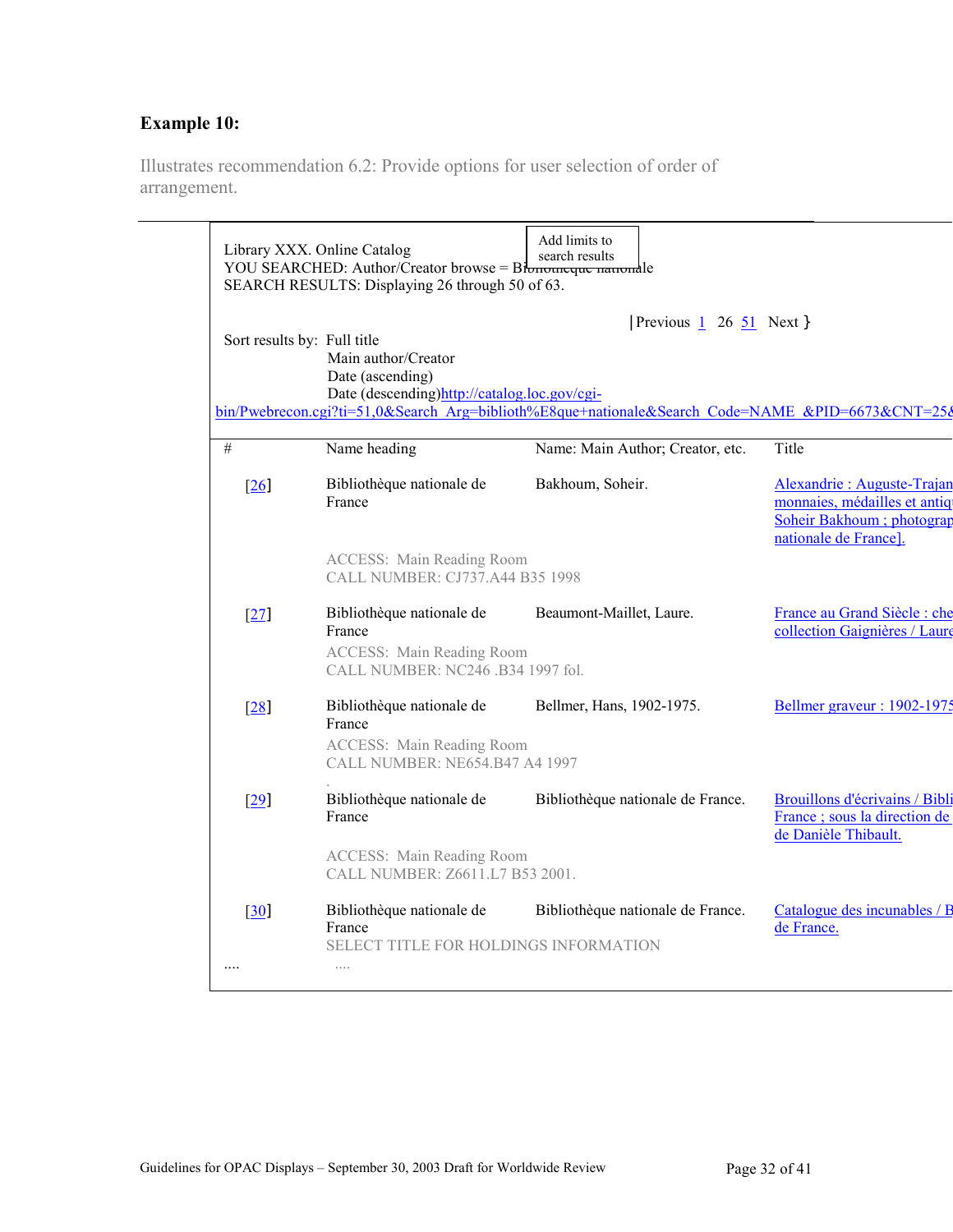## *APPENDIX 1*

#### **A Selected List of International Standards, Cataloguing Rules, Formats, etc.**

*Anglo-American cataloguing rules*. 2nd ed. 2002 rev. Ottawa; Chicago: Canadian Library Association; American Library Association, 1 v. (loose-leaf), 2002-

*Functional requirements for bibliographic records (FRBR)*. IFLA Study Group on the Functional Requirements for Bibliographic Records. Munich: K.G. Saur, 1998. Available on the Web at: http://www.ifla.org/VII/s13/frbr/frbr.pdf Accessed 29/08/03

*Guidelines for authority and reference entries (GARE)*. London: IFLA International Programme for UBC, 1984.

*Guidelines for authority records and references (GARR)*. 2<sup>nd</sup> ed., revised by the IFLA Working Group on GARE Revision. Munich: K.G. Saur, 2001. Available on the Web at: <http://www.ifla.org/VII/s13/garr/garr.pdf>Accessed 29/08/03

*Guidelines for subject authority and reference entries (GSARE)*. Munich: K.G. Saur, 1993.

International Conference on Cataloguing Principles, 1961, *Report.* Paris. Hamden, Conn.: reprinted and published on behalf of IFLA by Archon Books, c1963, 1969. *Statement of principles*. Annotated ed. with commentary and examples by Eva Verona. London: IFLA Committee on Cataloguing, 1971 (Paris Principles)

*ISBD(A): International Standard Bibliographic Description for Older Monographic Publications (Antiquarian)*. 2nd rev. ed. Munich ; New York: K.G.Saur, 1991. Available on the Web at: <http://www.ifla.org/VII/s13/pubs/isbda.htm>Accessed 29/08/03

*ISBD(CM): International Standard Bibliographic Description for Cartographic Materials*. rev. ed. London: IFLA Universal Bibliographic Control and International MARC Programme, 1987.

*ISBD(CR): International Standard Bibliographic Description for Serials and Other Continuing Resources*. Revised from the *ISBD(S): International Standard Bibliographic Description for Serials.* Munich: K.G. Saur, 2002. Available on the Web at: <http://www.ifla.org/VII/s13/pubs/isbdcr-final.pdf> Accessed 29/08/03

*ISBD(G): General International Standard Bibliographic Description*. annotated text, rev. ed. Munich; New York: K.G. Saur, 1992. Available on the Web at: <http://www.ifla.org/VII/s13/pubs/isbdg.htm> Accessed 29/08/03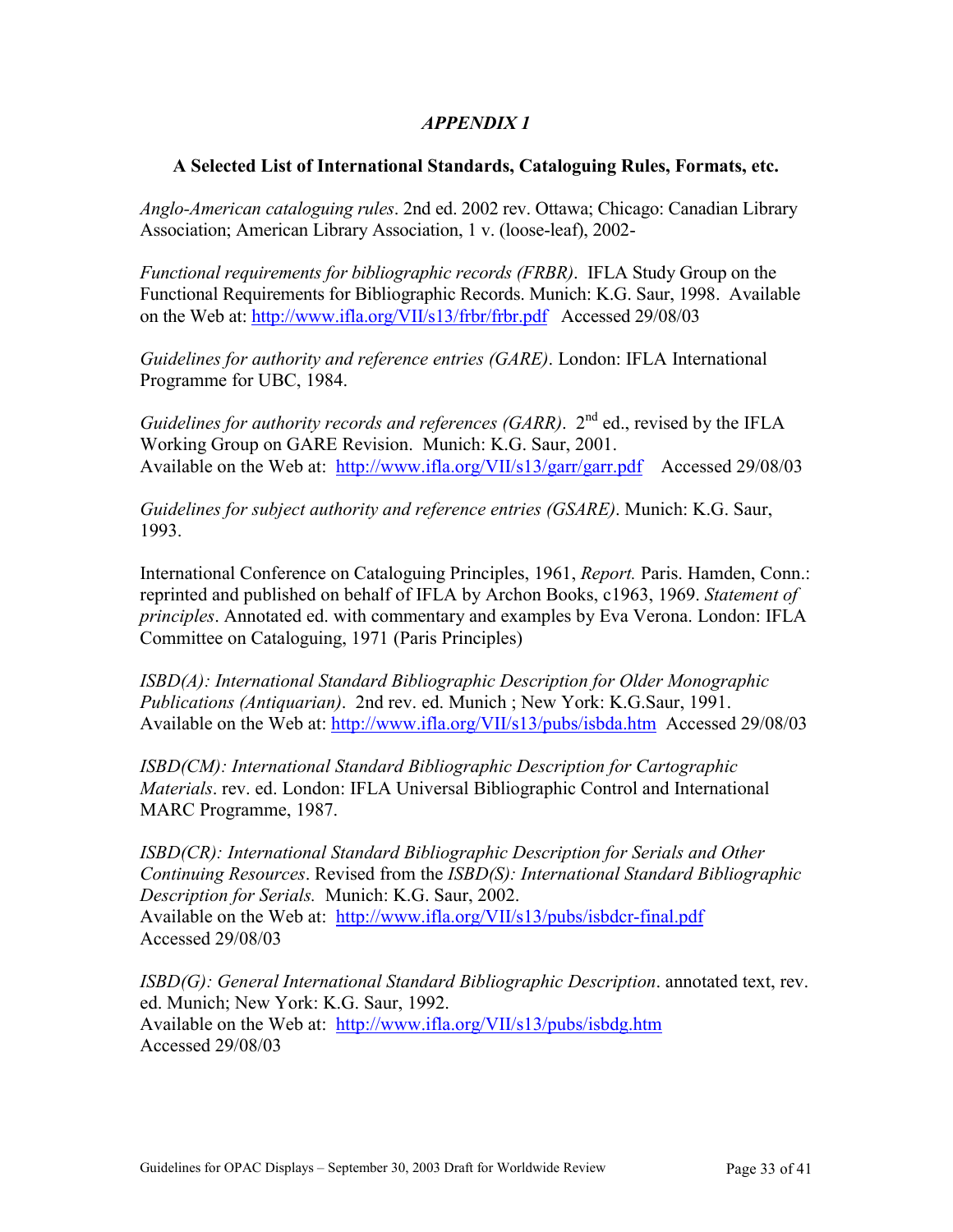*ISBD(M): International Standard Bibliographic Description for Monographic Publications*. 2002 ed. – in PDF format, only. Available on the Web at: [http://www.ifla.org/VII/s13/pubs/isbd\\_m0602.pdf](http://www.ifla.org/VII/s13/pubs/isbd_m0602.pdf) Accessed 29/08/03

*ISBD(NBM): International Standard Bibliographic Description for Non-Book Materials*. rev. ed. London: IFLA Universal Bibliographic Control and International MARC Programme, 1987.

*ISBD(PM): International Standard Bibliographic Description for Printed Music.* 2nd rev. ed. New York: K.G. Saur, 1991.

*MARC 21 concise formats* available on the World Wide Web at: <http://www.loc.gov/marc/>Accessed 29/08/03 Includes:

- *MARC 21 Concise Format for Bibliographic Data*, 2002 concise ed. Available on the Web at: [http://www.ifla.org/VII/s13/pubs/isbd\\_m0602.pdf](http://www.ifla.org/VII/s13/pubs/isbd_m0602.pdf) Accessed 29/08/03
- *MARC 21 Concise Format for Authority Data*, 2002 concise ed. Available on the Web at: <http://www.loc.gov/marc/authority/ecadhome.html>Accessed 29/08/03
- *MARC 21 Concise Format for Holdings Data*, 2002 concise ed. Available on the Web at: <http://www.loc.gov/marc/holdings/echdhome.html>Accessed 29/08/03
- *MARC 21 Concise Format for Classification Data*, 2002 concise ed. Available on the Web at: <http://www.loc.gov/marc/classification/eccdhome.html>Accessed 29/08/03
- *MARC 21 Concise Format for Community Information*, 2002 concise ed. Available on the Web at: <http://www.loc.gov/marc/community/eccihome.html>Accessed 29/08/03

*MARC 21 format for authority data, including guidelines for content designation*. 1999 ed. Washington, D.C.: Library of Congress Cataloging Distribution Service, 1999-

*MARC 21 format for bibliographic data, including guidelines for content designation*. 1999 ed. Washington, D.C.: Library of Congress Cataloging Distribution Service, 1999-

*MARC 21 format for classification data, including guidelines for content designation*. 2000 ed. Washington, D.C.: Library of Congress Cataloging Distribution Service, 2000-

*MARC 21 format for community information, including guidelines for content designation*. 2000 ed. Washington, D.C.: Library of Congress Cataloging Distribution Service, 2000-

*MARC 21 format for holdings data, including guidelines for content designation*. 2000 ed. Washington, D.C.: Library of Congress Cataloging Distribution Service, 2000-

*Regeln für den Schlagwortkatalog: RSWK*. Erarb. von der Expertengruppe RSWK des Deutschen Bibliotheksinstituts auf der Grundlage der von der Kommission des Deutschen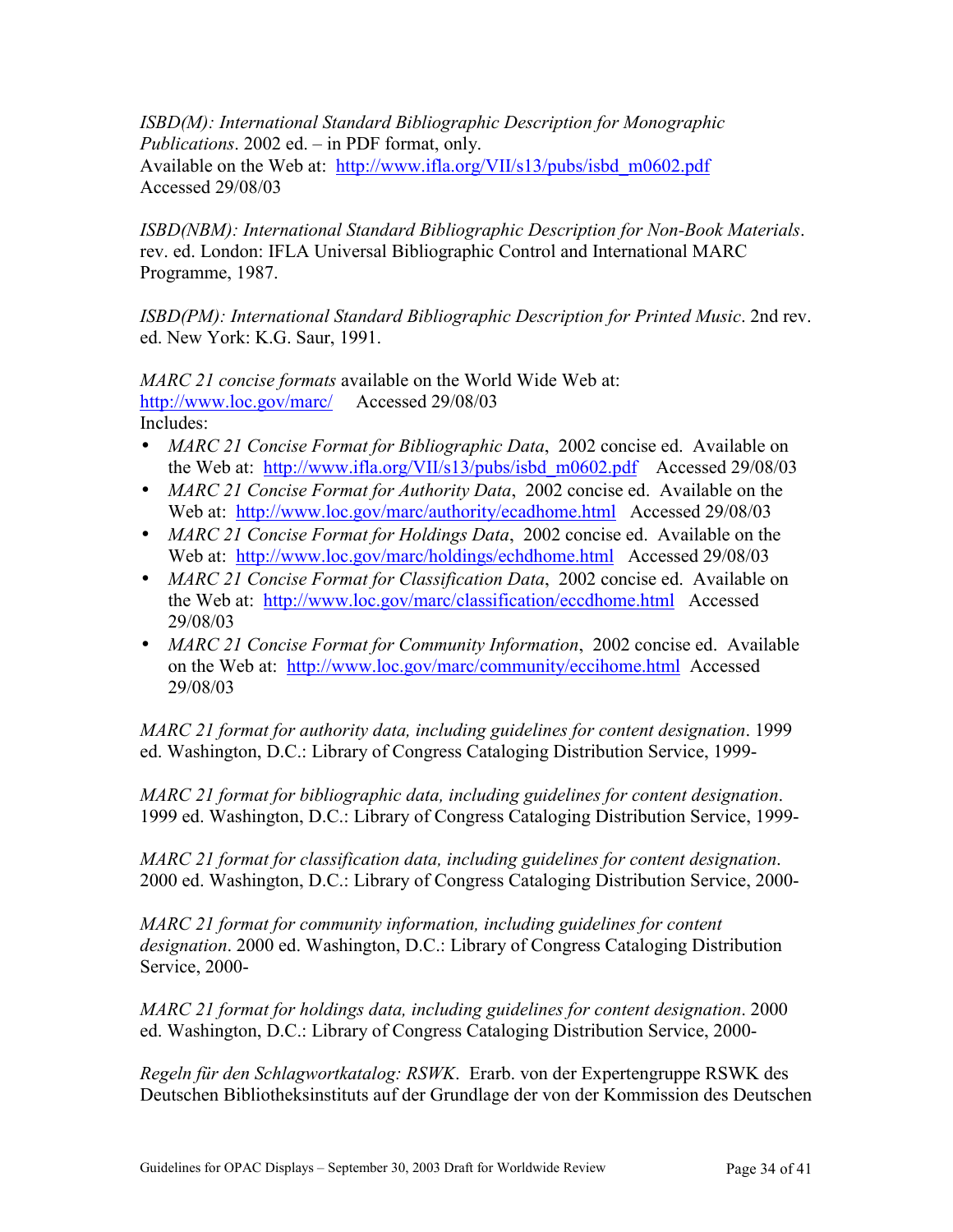Bibliotheksinstituts für Sacherschließung bearb. 2. Aufl. (1991). Hrsg. von der Konferenz für Regelwerksfragen beim Deutschen Bibliotheksinstitut. Red. Bearb.: Hans-Jürgen Schubert. Berlin: Dt. Bibliotheksinst. Grundwerk. 3., überarb. und erw. Aufl. 1998. (RSWK)

*Regeln für die alphabetische Katalogisierung in wissenschaftlichen Bibliotheken: RAK-WB*. Erarb. von der Kommission des Deutschen Bibliotheksinstituts für Alphabetische Katalogisierung (bis 1990) und der Expertengruppe RAK des Deutschen Bibliotheksinstituts (seit 1991). Red. Bearb.: Hans Popst]. 2. überarb. Ausg. Berlin: Dt. Bibliotheksinst. Losebl.-Ausg. 1. Ausg. geb. Ausg. Erg.-Lfg. 3 (1998) (RAK) 4.Erg. 2002 Available on the Web at: [http://www.ddb.de/professionell/pdf/rak\\_4\\_erg.pdf](http://www.ddb.de/professionell/pdf/rak_4_erg.pdf) Accessed 29/08/03

*UNIMARC concise authorities format.* 2001 ed. Available on the Web at: <http://ifla.queenslibrary.org/VI/3/p2001/guideright.htm> Accessed 29/08/03

*UNIMARC concise bibliographic format.* 1 March 2002 ed. Available on the Web at: <http://www.ifla.org/VI/3/p1996-1/concise2.pdf>Accessed 29/08/03

*UNIMARC manual: authorities format.*  $2<sup>nd</sup>$  rev. enlarged ed., 2001. Munich: K.G. Saur, 2001.

*UNIMARC manual: bibliographic format.*  $2<sup>nd</sup>$  ed., 1994; update 4, 2002. Munich: K.G. Saur, 2002.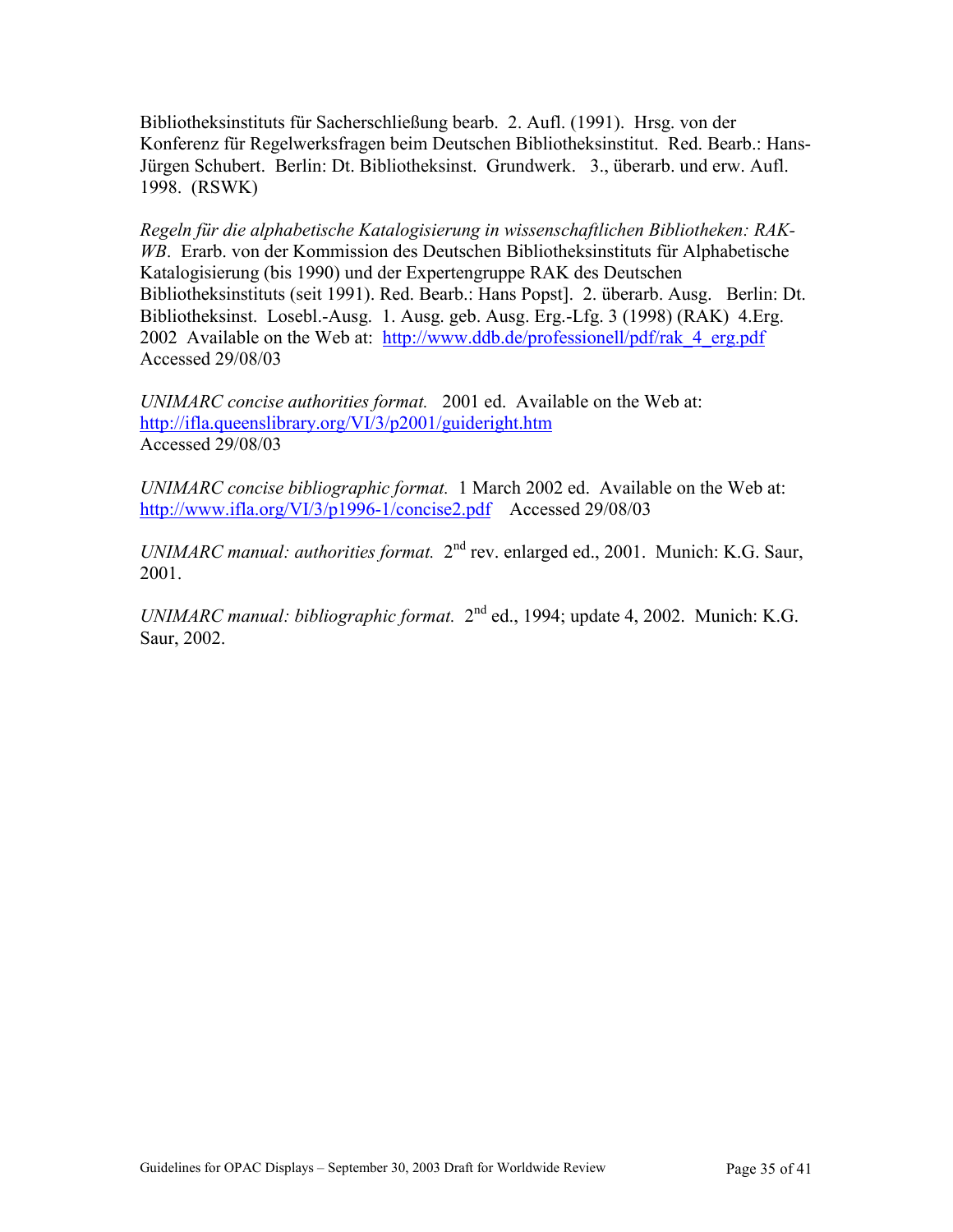#### *GLOSSARY*

**Access point**: A name, term, code, etc., under which a bibliographic or authority record may be searched.

**Attribute**: Characteristics associated with an entity that serve as the means by which users formulate queries and interpret results when seeking information about a particular entity.

**Authority record:** A record for which the first area is the uniform heading for a person, corporate body, work, topical subject, or geographic place, as established by the cataloguing agency responsible. In addition to the uniform heading, the record contains, as applicable: information notes; a record of all variant and related headings from which references have been made (tracings); notes recording sources consulted, etc.; an identification of the cataloguing agency responsible for the entry; and an authority data number. The authority record may be combined with reference entries to include references to related headings as well as tracings for references from related headings.

**Bibliographic description:** A set of bibliographic data comprised of entities that describe or identify one or more works, expressions, manifestations, or items.

**Bibliographic record:** A record that incorporates the access points, bibliographic description, and location information for one or more works, expressions, manifestations, or items.

**Brief display:** A display that lists in a logical order and with a limited number of attributes, all of the bibliographic or authority records under a single heading or all of the bibliographic or authority records matched on a keyword search of bibliographic or authority records. Alternatives: Brief record display; Short display; Summary display; List display; Overview display. *See also* Detailed display.

**Button**: A point-and-click device in a graphical user interface, used to select an option or choose a function.

**Caption**: A short explanation of an icon, label, button, etc., which appears in a little window when the cursor is placed upon it.

**Call number**: The set of letters and/or numbers identifying a particular item in a library collection indicating its location. Often includes a **Classification number** and a **Shelfmark**.

**Classification number**: The set of letters and/or numbers taken from a classification scheme such as the Library of Congress Classification, the Universal Decimal Classification or the Dewey Decimal Classification, and used to denote a particular subject area in that classification scheme.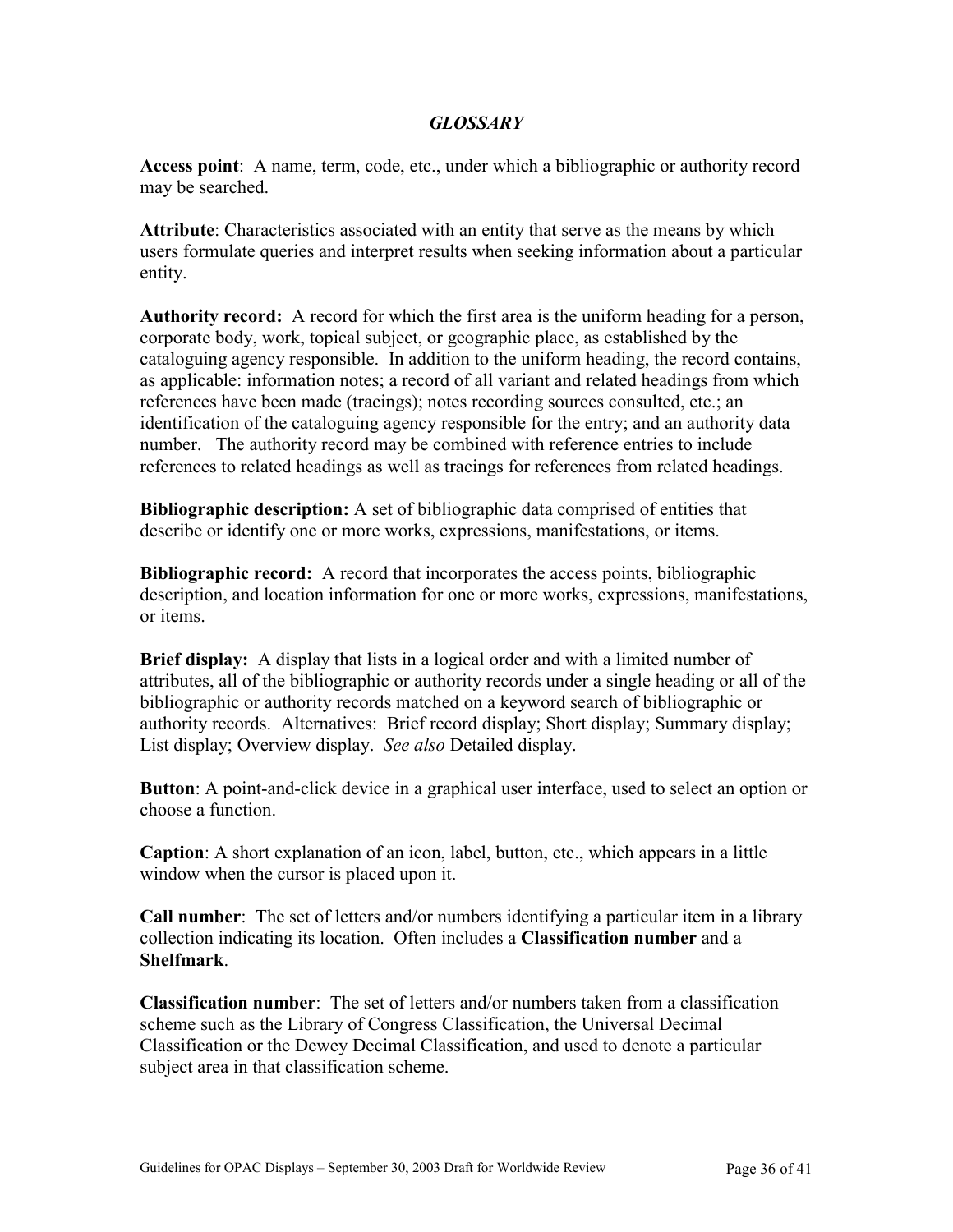**Coded data**: Data in a field or subfield for which the value is represented by a code, not natural language; coded data may be prescribed by the bibliographic format (e.g., UNIMARC; MARC), or other sources (e.g., classification codes).

**Detailed display:** A display that shows all attributes from a bibliographic or authority record that are necessary to fulfil a particular function. Alternatives: Extensive display; Full record display; Full display. *See also* Brief display.

**Entity**: represents the key objects or different aspects of interest to users of bibliographic data or records. As outlined in the *Functional Requirements for Bibliographic Records (FRBR)*, entities may (1) comprise the products of intellectual or artistic endeavour named or described in the bibliographic record (i.e., work, expression, manifestation, or item – *see also* FRBR 3.1.1), (2) represent those responsible for the intellectual or artistic content, the physical production and dissemination, or the custodianship of the work, expression, manifestation, or item (*see also* FRBR 3.1.2), or (3) represent an additional set of entities that serve as the subjects of works (i.e., concept, object, event, or place – *see also* FRBR 3.1.3).

**Expression**: The specific intellectual or artistic form that a *work* takes each time it is 'realised' in the form of alpha-numeric, musical, or choreographic notation, sound, image, object, movement, etc., or any combination of such forms – (*See also* FRBR 3.2.1)

**Font:** Size, form, and appearance of elements of the character set when displayed or printed

**Frequency**: A number that displays next to a heading when an index is displayed and represents the number of bibliographic records linked to that particular heading (Also known as Posting)

**Heading**: The form in which a name for a person, corporate body, concept, object, event, or place appears in authority files and/or indexes. Alternative: Uniform heading.

**Hit**: A record from a bibliographic or authority file that is the result – alone or with other records – of a search or query.

**Icon**: A graphical representation of an option or a function.

**Index**: A list arranged in a logical order consisting of values for specific attributes (e.g., names, titles, subjects) that can be searched and that point to bibliographic or authority record(s).

**Item**: A single exemplar of a *manifestatio*n – (*See also* FRBR 3.2.4)

**Keyword**: A sequence of characters bounded by spaces on either side (e.g., a word or a number).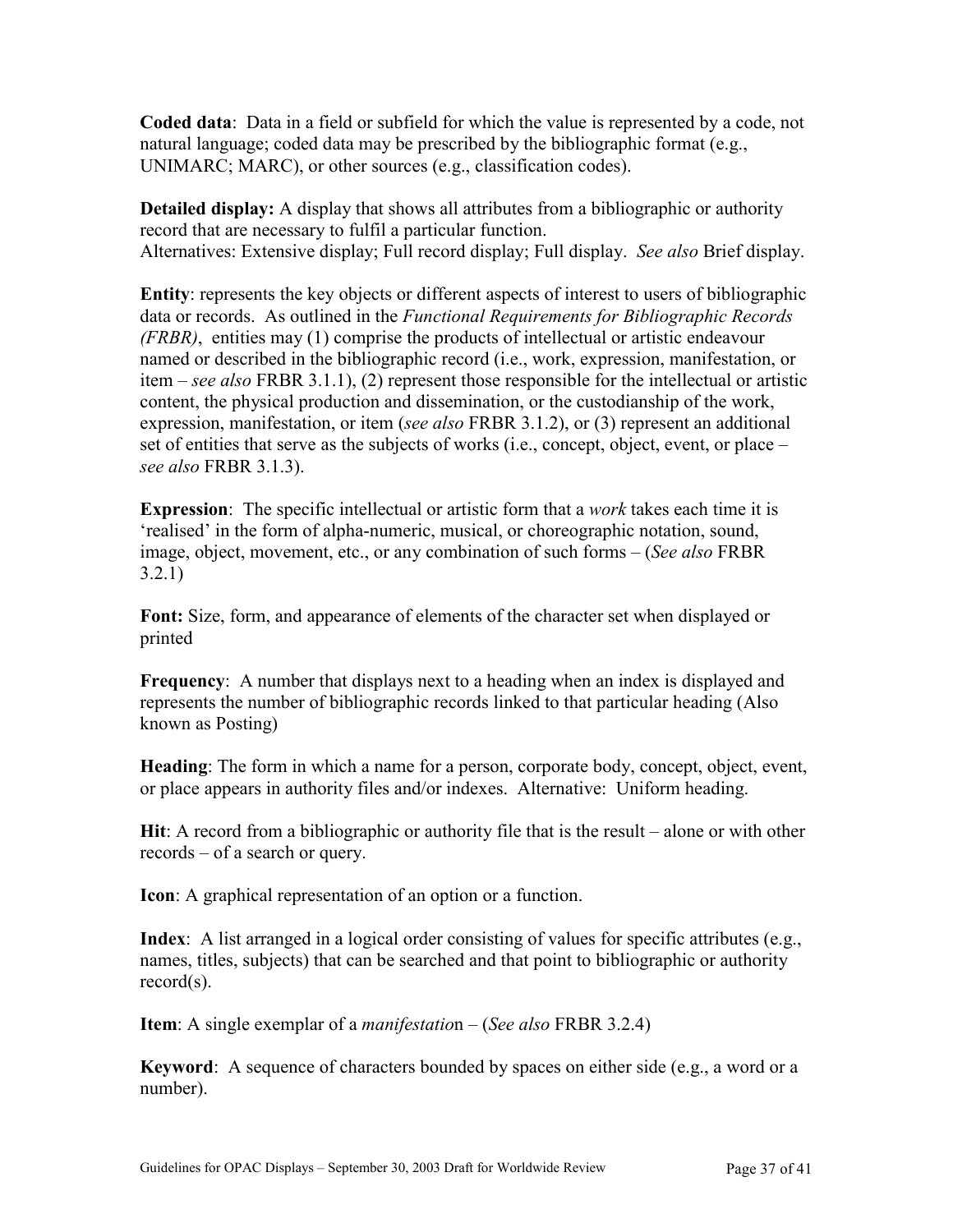**Keyword searching:** A search for the specified keyword within one or several fields, or the whole record.

**Layout**: The way in which data are presented on the screen

**Limit**: A restriction placed on a search statement that causes a subset of the results to be retrieved, based, for example, on categories such as language, date, publication type, or physical format. (Also known as Filter.)

**Manifestation**: The physical embodiment of an *expression* of a *work* – (*See also* FRBR 3.2.3)

**Phrase searching**: A search in which the user enters several keywords that the system matches against attribute values in the exact order as entered.

**Relationship:** A connection between the entity found and other entities that are related to that entity – (*See also* FRBR Chapter 5)

**Scroll**: To move continuously up or down a display without encountering a page or screen break.

**Search**: Matching a user's input term(s) against the database. (Also known as Query or Request.)

**Shelfmark**: The combination of letters and/or numbers in a call number that creates a unique number for a particular item in a library collection, differentiating it from other items.

**Single-record display**: A display of a single bibliographic or authority record.

**Sorting key**: A string of characters within a record that determines the ordering of the records.

**Work**: A distinct intellectual or artistic creation; it is an abstract entity – (*See also* FRBR 3.2.1)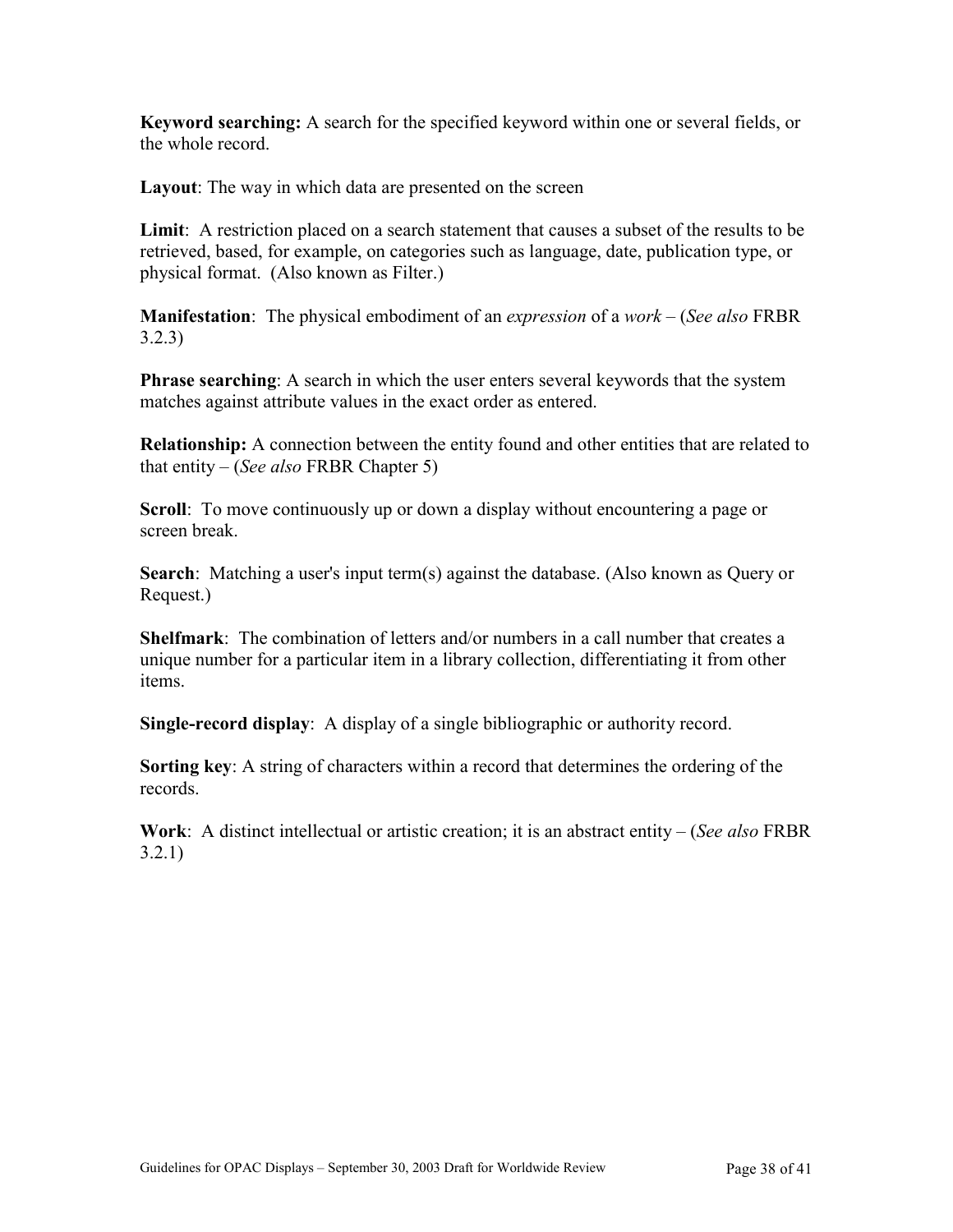#### *BIBLIOGRAPHY*

The following is a *selected list* of catalogue and record use studies, and of evaluations of OPAC and WebPAC content and displays. The list is by no means exhaustive, but does reflect a representative sample of the key literature dealing with the content, structure, presentation, and use of bibliographic (and authority) records, and the catalogues that contain and display them. As OPACs and WebPACs continue to evolve, so do the publications that assess them. Thus, while this Bibliography captures a cross section of past and relatively current empirical research, reflection, and opinion, it is merely a beginning and an invitation for timely, relevant additions in the future.

**Ayres**, Fred H., and Mick. Ridley. "Guidelines to OPAC Display: A Critical Appraisal." [1998?] Available at:

[http://www.bopac2.comp.brad.ac.uk/~bopac2/htdocs/Guidelines\\_OPAC\\_Display.html](http://www.bopac2.comp.brad.ac.uk/~bopac2/htdocs/Guidelines_OPAC_Display.html) Accessed 29/08/03

**Babu**, B.R., and A. O'Brien. "Web OPAC Interfaces: An Overview. *The Electronic Library* 18 (5): 316-327 (2000).

**Borgman**, Christine L., Sandra G. Hirsh, Virginia A. Walter, and Andrea L. Gallagher. "Children's Searching Behavior on Browsing and Keyword Online Catalogs: the Science Library Catalog Project." *Journal of the American Society for Information Science* 46: 663-684 (1995).

**Carlyle**, Allyson. "Developing Organized Information Displays for Voluminous Works: a Study of User Clustering Behavior." *Information Processing & Management* 37: 677- 699 (2001).

**Carlyle**, Allyson. "The Second Objective of the Catalog: a Performance Evaluation of Online Catalog Displays." (Ph.D. diss., University of California, Los Angeles, 1994).

**Carlyle**, Allyson. "User Categorisation of Works: Toward Improved Organisation of Online Catalogue Displays." *Journal of Documentation* 55: 184-208 (March 1999).

**Chan**, Juliana. *Evaluation of formats used to display bibliographic records in OPACs in Canadian academic and public libraries.* Faculty of Information Studies, University of Toronto, September, 1995.

<http://www.fis.utoronto.ca/research/programs/displays/juliana.htm> Accessed 29/08/03

**Cherry**, Joan M. "Bibliographic displays in OPACs and Web catalogues: How well do they comply with display guidelines?" *Information Technology and Libraries*, 17(3): 124-137 (September 1998).

**Cherry**, Joan M. and Joseph P. Cox. "World Wide Web Displays of Bibliographic Records: An Evaluation." *Canadian Association for Information Science. Proceedings of*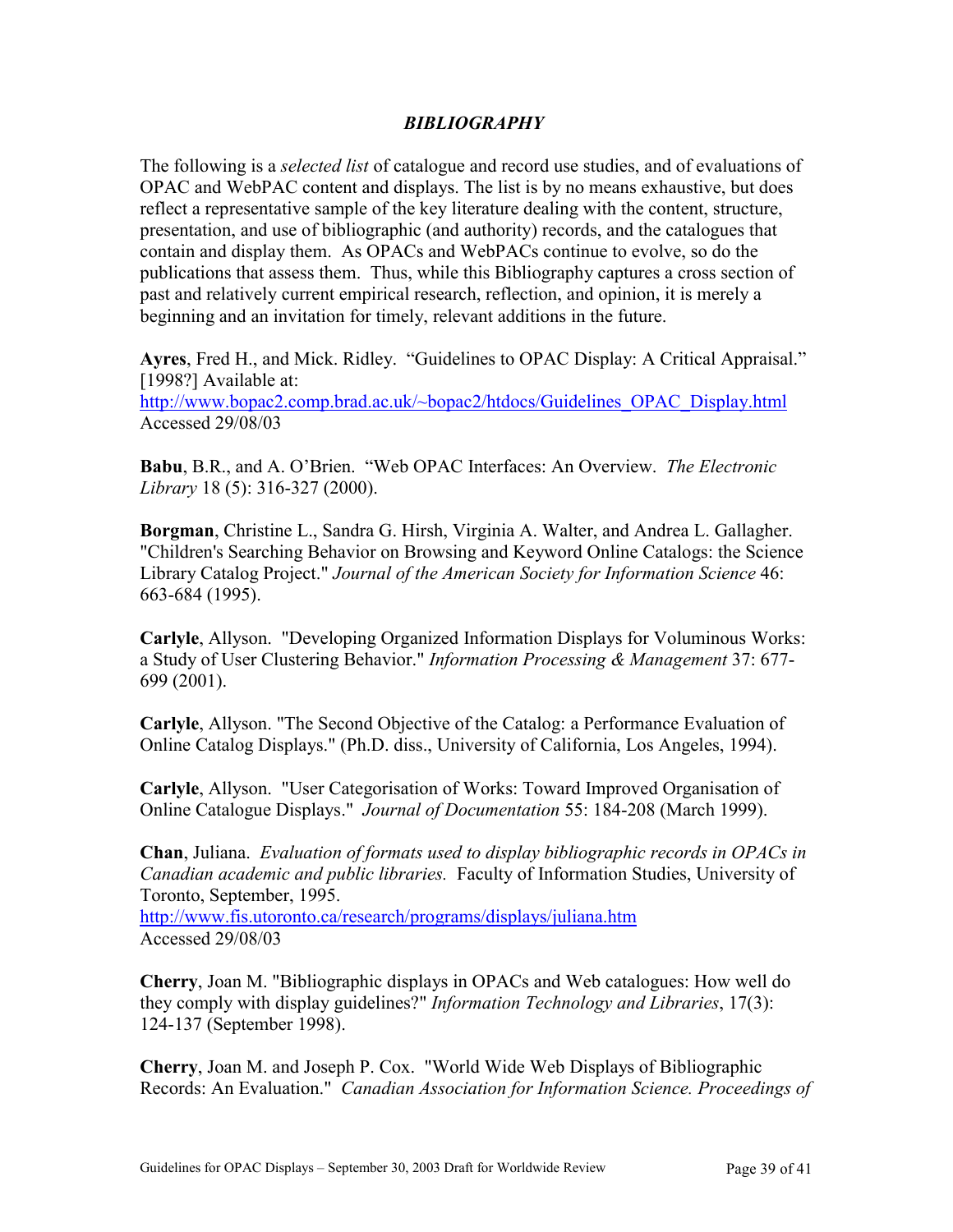*the 24th Annual Conference, June 2-3, 1996, Toronto, Ontario.* Pp. 100-114. Modified version available at: <http://www.fis.utoronto.ca/research/programs/displays/caispck1.htm> Accessed 29/08/03

**Crawford**, Walt. *Being Analog: Creating Tomorrow's Libraries*. Chicago, Ill.: American Library Association, 1999. 186 p.

**Duffy**, T.M., J.E. Palmer, and B. Mehlenbacher. *Online Help: Design and Evaluation*. Norwood, N.J.: Ablex, 1992.

**Green**, E., and A.J. Head. "Web-based Catalogs: Is their Design Language Anything to Talk About?" *Online* 22(4): 98-105 (1998).

**Harmsen**, Bernd. "Adding value to Web-OPACs." *Electronic Library,* 18(2), 109-113 (2000). Available on the Web at: [http://www.emerald-library.com](#page-4-0) Accessed: 01/09/03

**Head**, A.J. *Design Wise: A Guide for Evaluating the Interface Design of Information Resources.* Medford, N.J. : Information Today, 1999.

**Herrero-Solana**, V. and F. De Moya-Anegón " Bibliographic displays of Web-based OPACs: multivariate analysis applied to Latin-American catalogues" *Libri* 51: 75-85 (June 2001). Available on the Web at: <http://www.ugr.es/~felix/Libri-01.pdf> Accessed: 01/09/03

**Howarth**, Lynne C. and Joseh P. Cox. "Facilitating access to electronic resources: matching bibliographic record content with client preferences". *Canadian Association for Information Science. Proceedings of the 24th Annual Conference, June 2-3, 1996, Toronto, Ontario, 37-49*. Available on the Web at: <http://www.fis.utoronto.ca/research/programs/displays/elements.htm> Accessed 29/08/03

**Kaske**, Neal K., et al. *A Comprehensive Study of Online Public Access Catalogs: An Overview and Application of Findings*. Dublin, Ohio: OCLC, 1983.

**Kinnucan**, Mark T.. "The Size of Retrieval Sets." *Journal of the American Society for Information Science* 43: 72-79 (Jan. 1992).

**Kopak**, Rick W. and Joan M. Cherry. "Bibliographic Displays and Web Catalogues:. User evaluations of three prototype displays. *The Electronic Library*, 16(5): 309-323 (October 1998).

**Luk**, Annie T. *Evaluating Bibliographic Displays From the Users' Point of View: a Focus Group Study*. c1996.

<http://www.fis.utoronto.ca/research/programs/displays/luk.pdf>(Full report) Accessed: 29/08/03